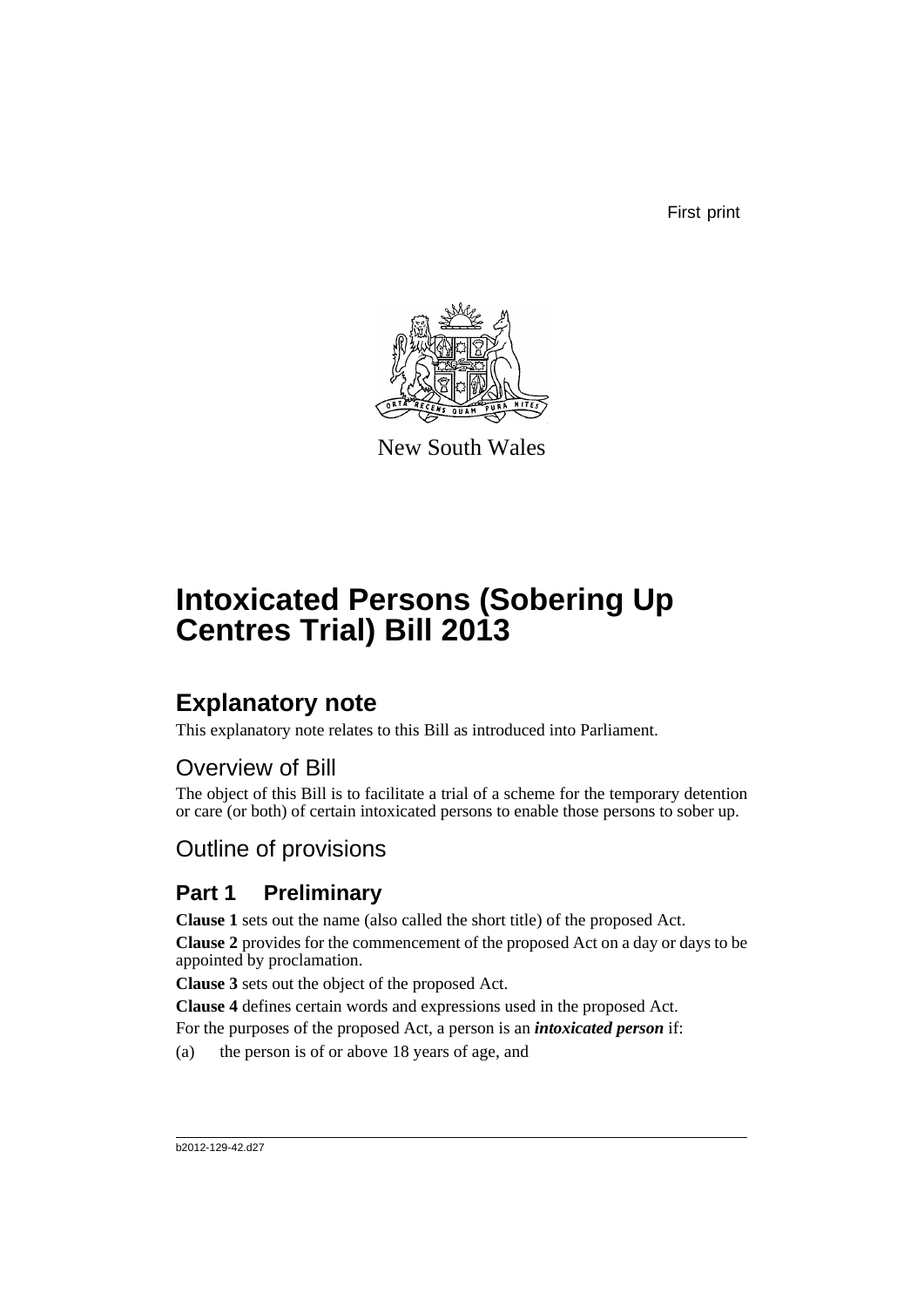Explanatory note

- (b) the person's speech, balance, co-ordination or behaviour is noticeably affected, and
- (c) it is reasonable in the circumstances to believe that the affected speech, balance, co-ordination or behaviour is the result of the consumption of alcohol or any drug.

Other words and expressions defined in the provision include the following:

*sobering up centre* means premises used for the purposes of the proposed Act as a place of detention or care or both for a temporary period to enable intoxicated persons to return to a state of sobriety.

*authorised sobering up centre* means:

- (a) the Sydney City sobering up centre, or
- (b) an accredited sobering up centre.

*accredited sobering up centre* means a sobering up centre identified in an accreditation granted under Part 3 of the proposed Act.

*Sydney City sobering up centre* means the sobering up centre operated by the NSW Police Force located at the Central Local Court cell complex or such other place as may be prescribed by the regulations.

*catchment area*, for an authorised sobering up centre, means the geographical area specified for the sobering up centre in the regulations.

*health assessment officer* means a person engaged at an authorised sobering up centre who is:

- (a) a registered medical practitioner, or
- (b) a registered nurse, or
- (c) in relation to the Sydney City sobering up centre, a registered health practitioner (within the meaning of the *Health Practitioner Regulation National Law*) of a class prescribed by the regulations, or
- (d) in relation to an accredited sobering up centre, a person with first aid, drug and alcohol treatment or health skills or qualifications of a class prescribed by the regulations.

## **Part 2 Detention and transport of intoxicated persons to sobering up centres**

## **Division 1 Detention in catchment area**

The proposed Division provides for the detention of intoxicated persons found in a public place in the catchment area for an authorised sobering up centre and their transport to the relevant centre. Under the scheme of the proposed Act, there are to be two types of authorised sobering up centre—the Sydney City sobering up centre and accredited sobering up centres. Each sobering up centre will have a catchment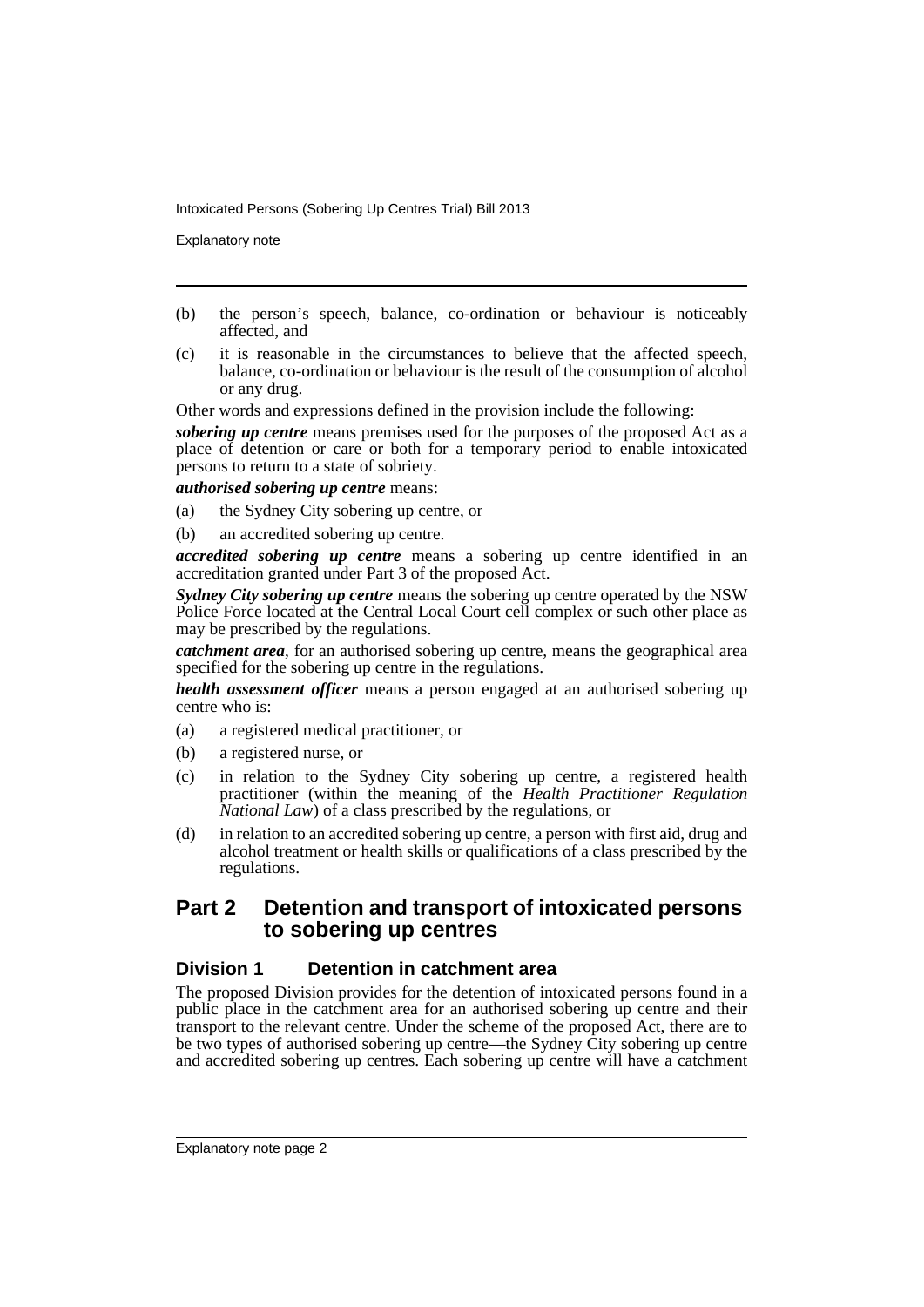Explanatory note

area prescribed by the regulations. Different provisions will govern the operation of the proposed Act with respect to the different types of centre.

**Clause 5** provides that a police officer may detain an intoxicated person found in a public place in a catchment area for the Sydney City sobering up centre:

- (a) if the person:
	- (i) has refused or failed to comply with a move on direction, and
	- (ii) persists in engaging in the relevant conduct that gave rise to the direction or any other relevant conduct, or
- (b) if the person is:
	- (i) behaving in a disorderly manner or in a manner likely to cause injury to the person or another person or damage to property, or
	- (ii) in need of physical protection because the person is intoxicated.

The intoxicated person detained by a police officer under the proposed section is to be taken directly to the Sydney City sobering up centre.

**Clause 6** provides that a police officer may detain an intoxicated person found in a public place in a catchment area for an accredited sobering up centre:

- (a) if the police officer believes that the person is a public nuisance, or
- (b) if the person is in need of physical protection because the person is intoxicated, or
- (c) in such other circumstances as may be prescribed by the regulations.

A person is a *public nuisance* for the purposes of the provision if the person is behaving in an offensive or disorderly manner and the person's behaviour is interfering, or is likely to interfere, with the peaceful passage through, or enjoyment of, a public place by a member of the public.

The intoxicated person detained by a police officer under the proposed section is to be taken directly to the accredited sobering up centre for the catchment area.

**Clause 7** provides that a police officer is not to detain a person under the proposed Division because of behaviour that constitutes an offence under any law, other than if the behaviour constitutes an offence under:

- (a) proposed section 8 relating to a failure or refusal to disclose a person's identity to a police officer, or
- (b) section 9 (Continuation of intoxicated and disorderly behaviour following move on direction) of the *Summary Offences Act 1988*, or
- (c) section 199 (Failure to comply with direction) of the *Law Enforcement (Powers and Responsibilities) Act 2002*.

**Clause 8** provides that a police officer may require a person detained under the proposed Division to disclose his or her identity. It will be an offence to fail or refuse, without a reasonable excuse, to comply with the requirement or to give a name that is false in a material particular or give an address other than the person's full and correct address.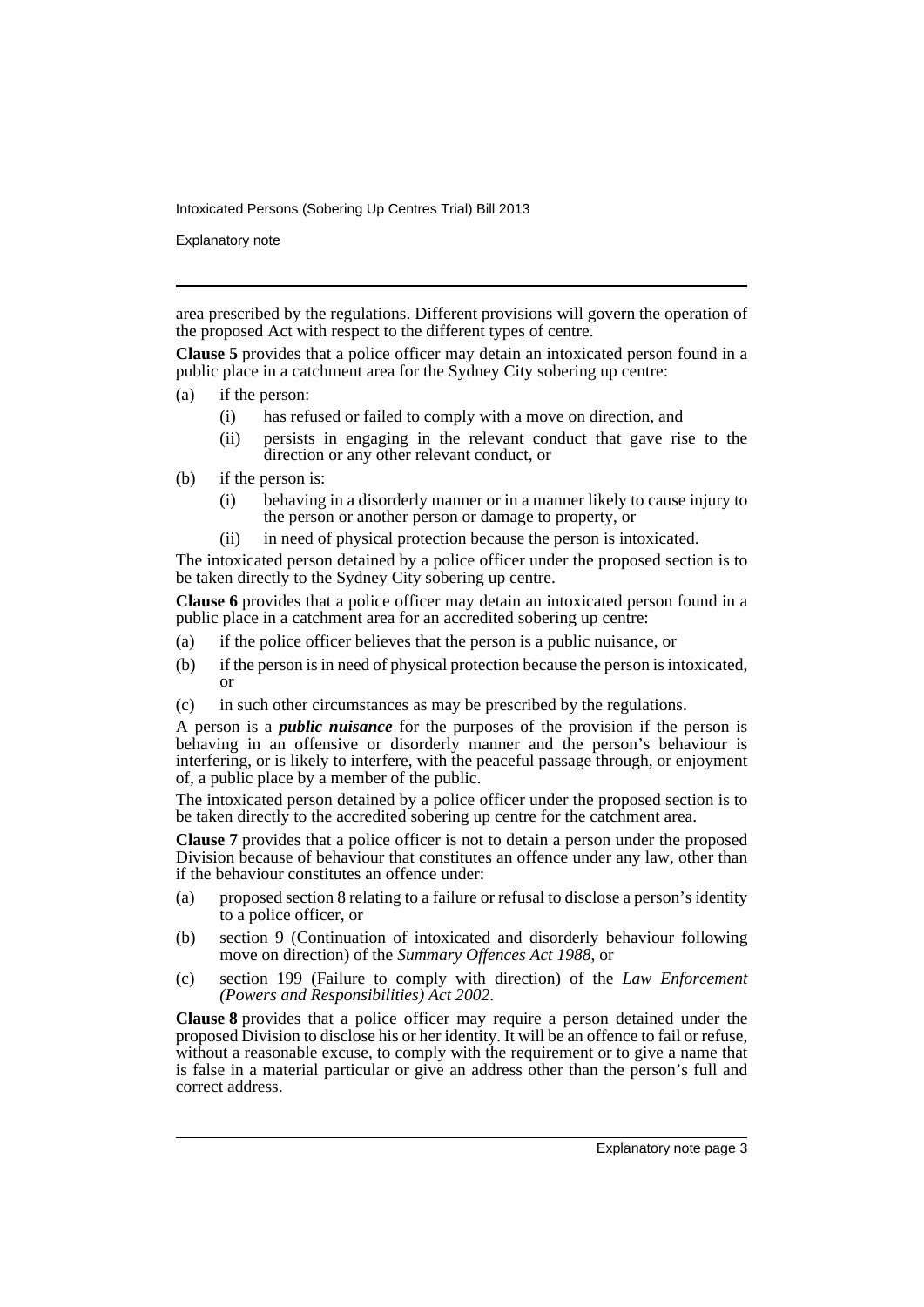Explanatory note

A police officer may also request a person who is required under this proposed section to disclose his or her identity to provide proof of that identity. It will not be an offence to fail to comply with any such request.

**Clause 9** provides that an intoxicated person detained under the proposed Division may be detained under such reasonable restraint as is necessary to protect the intoxicated person and other persons from injury and property from damage.

**Clause 10** provides that certain safeguard provisions contained in section 201 of the *Law Enforcement (Powers and Responsibilities) Act 2002* extend to the power under proposed sections 5 and 6 to detain a person and the power under proposed section 8 to request a person to disclose his or her identity.

## **Division 2 Admission to sobering up centre**

**Clause 11** contains provisions governing the admission of intoxicated persons to authorised sobering up centres.

As soon as is practicable after arriving at an authorised sobering up centre, an intoxicated person must be informed of certain matters relating to his or her detention or care in the centre.

Before being admitted to an authorised sobering up centre, an intoxicated person must:

- (a) in relation to an accredited sobering up centre—consent to being assessed by a health assessment officer and to being monitored by the staff of the centre, and
- (b) be assessed by a health assessment officer to determine whether there are any apparent health reasons to refuse admission to the centre, and
- (c) be searched.

If the health assessment officer determines that there are health reasons to refuse the intoxicated person admission to the centre, the person must not be admitted to the centre.

The person in charge of an accredited sobering up centre is to refuse admission of an intoxicated person for the following reasons:

- (a) the capacity of the centre under its accreditation has been reached,
- (b) the intoxicated person is behaving or is likely to behave so violently that the staff of the centre would not be capable of taking care of and controlling the intoxicated person,
- (c) any other reason prescribed by the regulations.

**Clauses 12 and 13** deal with detention in and release from the Sydney City sobering up centre.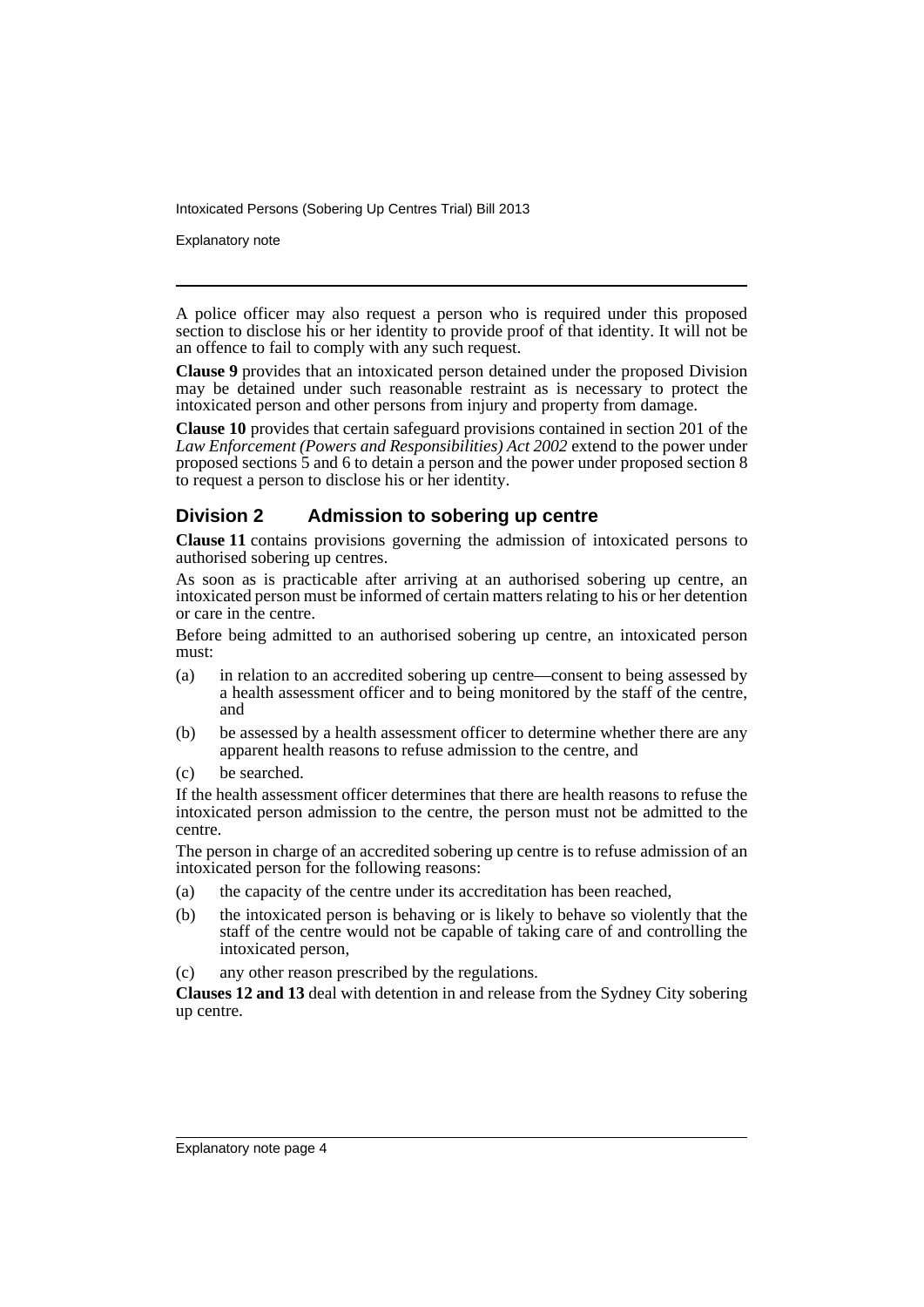Explanatory note

**Clause 12** provides that a person who has been admitted to the Sydney City sobering up centre may be detained there by an authorised officer. The person:

- (a) must be given a reasonable opportunity by the person in charge of that centre to contact a responsible person, and
- (b) must, as far as is reasonably practicable, be kept separately from any person detained at that centre in connection with the commission or alleged commission of an offence, and
- (c) must be provided with food, drink, bedding and blankets appropriate to the person's needs.

The person may be detained by an authorised officer under such reasonable restraint as is necessary to protect the person and other persons from injury and property from damage.

**Clause 13** provides that a person who has been admitted to the Sydney City sobering up centre is to be released from the centre if:

- (a) the person in charge of the centre is satisfied that the person has ceased to be an intoxicated person, or
- (b) a responsible person present at the centre is willing to accept the care of the intoxicated person and take the person to a residence or other safe place.

The person in charge of the Sydney City sobering up centre, as soon as is practicable after a period of 4 hours has elapsed since a person was admitted to the centre, must:

- (a) arrange for the person to be assessed by a health assessment officer, and
- (b) consult with that health assessment officer regarding that assessment, and
- (c) release the person unless the person in charge believes that it is not safe to do so for health reasons or any other reason.

The person in charge of the Sydney City sobering up centre is not to permit a person admitted to the centre to remain in the centre for a period that exceeds 8 hours.

**Clauses 14 and 15** deal with the care of persons in and departure from accredited sobering up centres.

**Clause 14** provides that an intoxicated person who is admitted to an accredited sobering up centre:

- (a) must be given a reasonable opportunity by the person in charge of that centre to contact a responsible person, and
- (b) must be provided with food, drink, bedding and blankets appropriate to the person's needs.

**Clause 15** provides that a person who has been admitted to an accredited sobering up centre may leave the accredited sobering up centre at any time.

The person in charge of an accredited sobering up centre must use his or her best endeavours to ensure that a person admitted to the centre is assessed by a health assessment officer before leaving the centre.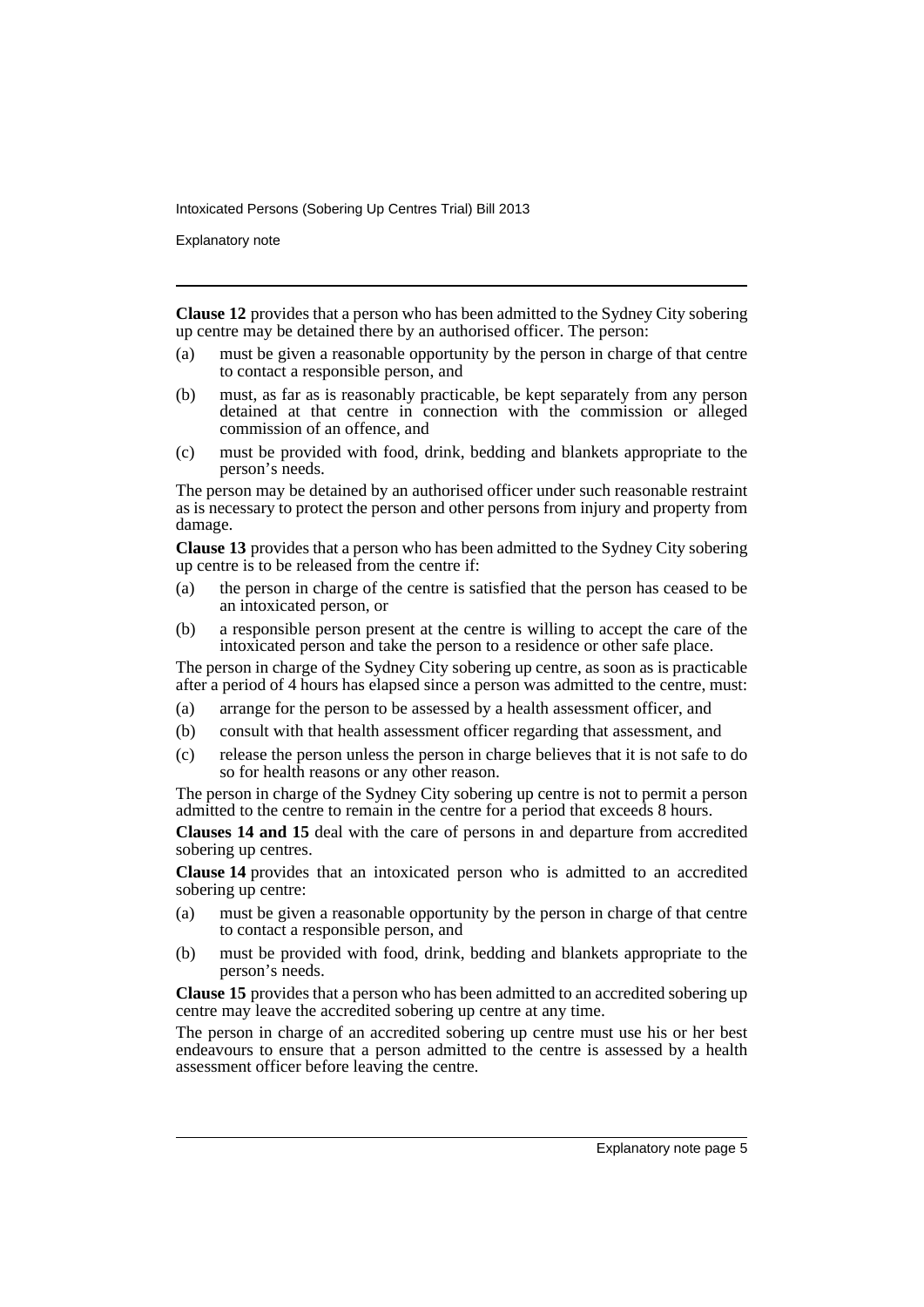Explanatory note

The person in charge of an accredited sobering up centre must, as soon as is practicable after a period of 4 hours has elapsed since a person was admitted to the centre, arrange for the person to be assessed by a health assessment officer.

The person in charge of an accredited sobering up centre is not to permit a person admitted to the centre to remain in the centre for a period that exceeds 8 hours.

**Clause 16** provides that the person in charge of an authorised sobering up centre must ensure that each person admitted to the centre is regularly monitored.

If, at any time, the person in charge of an authorised sobering up centre, a health assessment officer or an authorised officer believes that a person who has been taken to an authorised sobering up centre by a police officer or who has been admitted to a centre is in need of urgent medical treatment, the person in charge, health assessment officer or authorised officer is to make arrangements to transport the person to a hospital.

## **Division 3 Cost recovery charge**

**Clause 17** provides that a person who has been admitted to the Sydney City sobering up centre must pay a cost recovery charge.

**Clause 18** provides for the enforcement of the cost recovery charge under the *Fines Act 1996* as if the charge was a fine imposed by a court. However, Divisions 3 (Driver licence or vehicle registration suspension or cancellation) and 6 (Imprisonment) of Part 4 of that Act will not apply in relation to the enforcement of the cost recovery charge.

**Clause 19** enables a person to apply to the Local Court to have a cost recovery charge waived or reduced. The Local Court, in determining the application, is to have regard to the following:

- (a) the applicant's remorse (if any),
- (b) the hardship that payment of the cost recovery charge would impose on the applicant (if any),
- (c) any attendance by the applicant at a drug or alcohol treatment program,
- (d) any other matter as may be prescribed by the regulations.

## **Part 3 Accreditation of sobering up centres**

**Part 3** of the proposed Act deals with the accreditation of persons to operate a sobering up centre.

**Clause 20** deals with applications for accreditation.

**Clause 21** deals with the determination of such applications by grant or refusal. If granted, an accreditation may be unconditional or subject to conditions.

**Clause 22** provides for the variation of conditions of accreditation.

**Clause 23** deals with the suspension or cancellation of accreditation.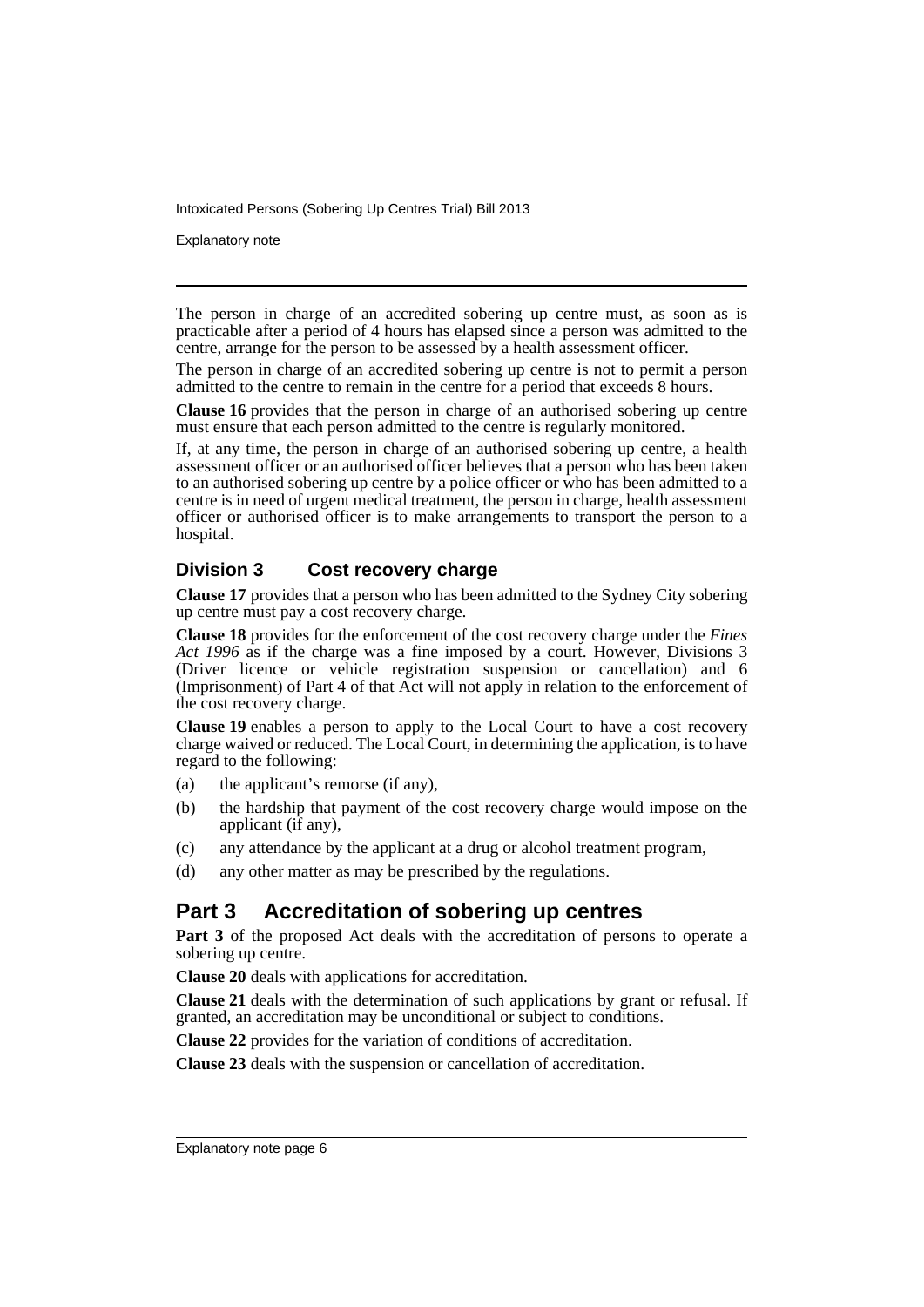Explanatory note

## **Part 4 Miscellaneous**

**Clause 24** provides that development for the purposes of the first 2 accredited sobering up centres accredited under the proposed Act does not require development consent and is not subject to Part 5 of the *Environmental Planning and Assessment Act 1979*.

**Clause 25** provides that no action lies against any police officer, any authorised officer, any health assessment officer or any other person in respect of anything done or omitted to be done by the police officer, authorised officer, health assessment officer or any such other person in good faith in the execution or purported execution of the proposed Act.

**Clause 26** provides for certain information sharing arrangements between relevant agencies for the purposes of the proposed Act.

**Clause 27** makes it clear that nothing in the proposed Act limits a police officer from detaining an intoxicated person under section 206 of the *Law Enforcement (Powers and Responsibilities) Act 2002* and dealing with the person in accordance with that Act.

**Clause 28** enables the Governor to make regulations for the purposes of the proposed Act.

**Clause 29** provides that proceedings for an offence under the proposed Act may be dealt with summarily before the Local Court.

**Clause 30** provides that the proposed Act is repealed on 1 July 2014 or such later date as is prescribed by the regulations.

**Clause 31** provides for a review of the proposed Act as soon as possible after 1 July 2016 if the proposed Act has not been repealed before then.

## **Schedule 1 Savings, transitional and other provisions**

**Schedule 1** contains savings, transitional and other provisions consequent on the enactment of the proposed Act.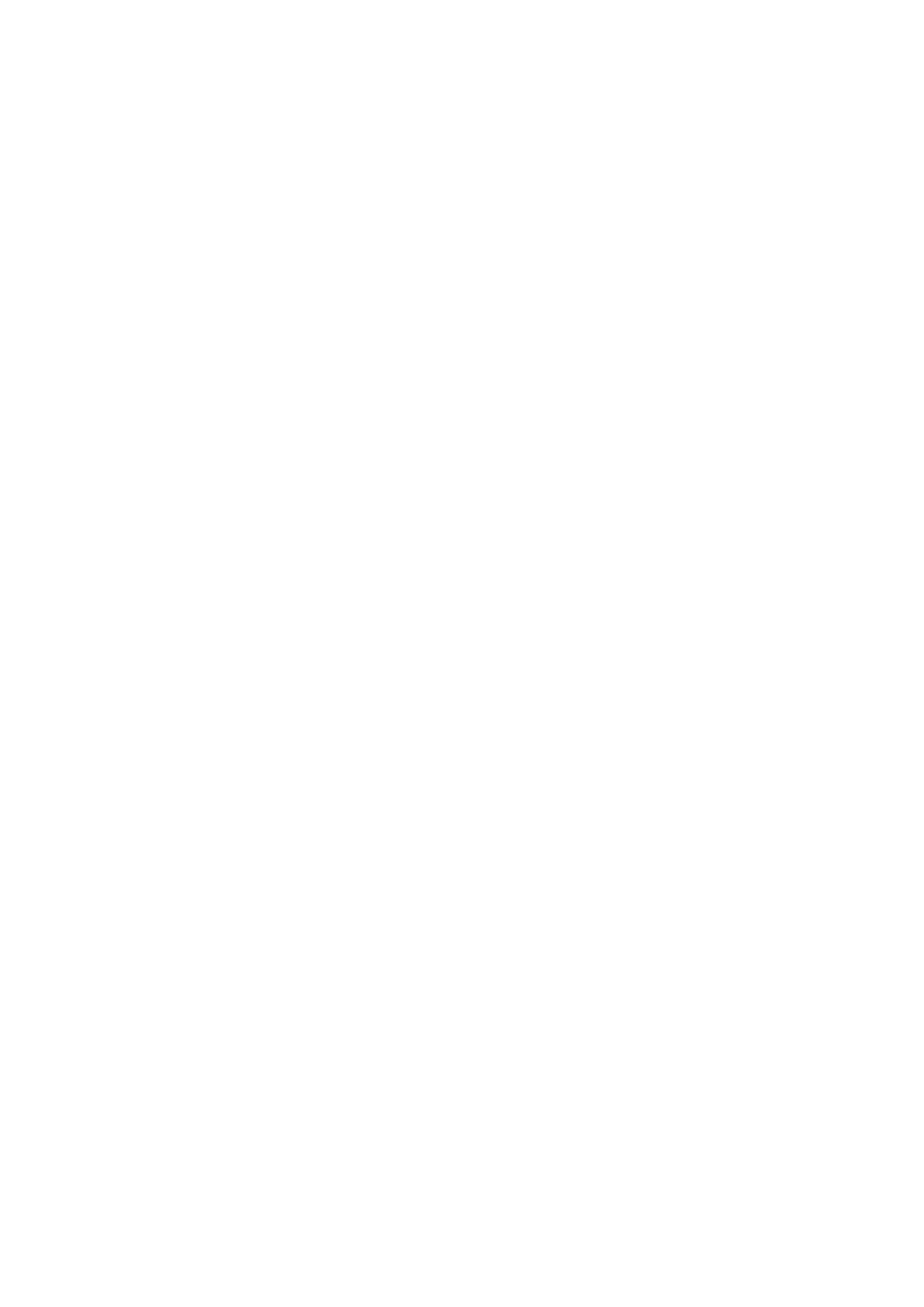First print



New South Wales

# **Intoxicated Persons (Sobering Up Centres Trial) Bill 2013**

# **Contents**

| Part 1 | <b>Preliminary</b>                                                       |                                                                                      | Page   |  |
|--------|--------------------------------------------------------------------------|--------------------------------------------------------------------------------------|--------|--|
|        | 1<br>2                                                                   | Name of Act<br>Commencement                                                          | 2<br>2 |  |
|        | 3<br>Definitions<br>4                                                    | Object of Act                                                                        | 2<br>2 |  |
| Part 2 | Detention and transport of intoxicated persons to<br>sobering up centres |                                                                                      |        |  |
|        | <b>Division 1</b>                                                        | Detention in catchment area                                                          |        |  |
|        | 5                                                                        | Detention of intoxicated persons in Sydney City sobering<br>up centre catchment area | 5      |  |
|        | 6                                                                        | Detention of intoxicated persons in accredited sobering<br>up centre catchment areas | 6      |  |
|        | 7<br>an offence                                                          | Person not to be detained for behaviour that constitutes                             | 6      |  |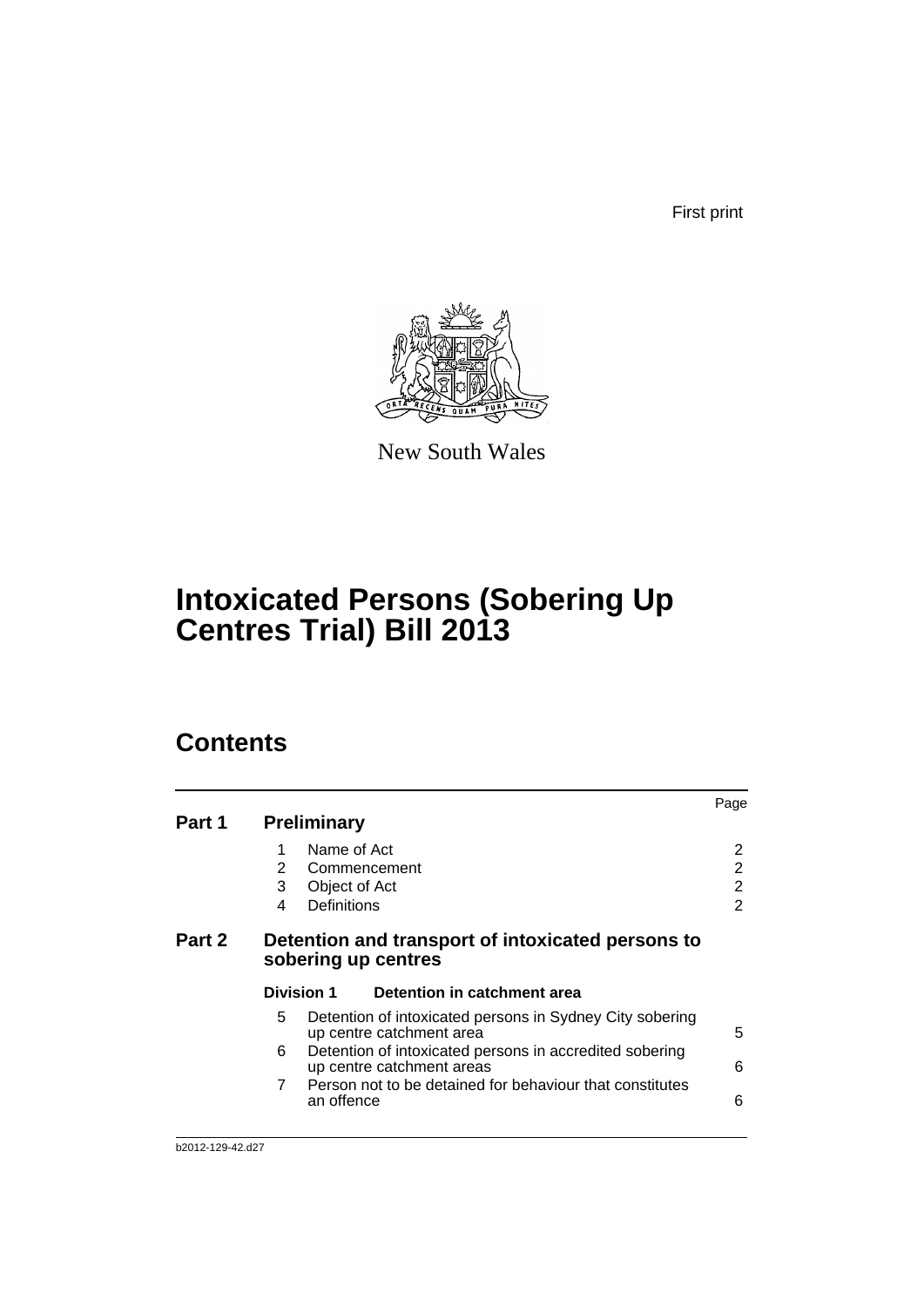#### **Contents**

|                   |                      |                                                                                                                                                                                                           | Page              |
|-------------------|----------------------|-----------------------------------------------------------------------------------------------------------------------------------------------------------------------------------------------------------|-------------------|
|                   | 8                    | Power to require identity to be disclosed                                                                                                                                                                 | 6                 |
|                   | 9                    | Intoxicated persons may be detained under reasonable<br>restraint                                                                                                                                         | 7                 |
|                   | 10                   | Supplying police officer's details and giving warnings                                                                                                                                                    | $\overline{7}$    |
|                   |                      | <b>Division 2</b><br>Admission to sobering up centre                                                                                                                                                      |                   |
|                   | 11<br>12<br>13<br>14 | Admission of persons to sobering up centres<br>Detention of persons in Sydney City sobering up centre<br>Release from Sydney City sobering up centre<br>Care of persons in accredited sobering up centres | 7<br>9<br>9<br>10 |
|                   | 15                   | Departure from accredited sobering up centre                                                                                                                                                              | 10                |
|                   | 16                   | Persons admitted to sobering up centres to be regularly<br>monitored                                                                                                                                      | 11                |
|                   |                      | <b>Division 3</b><br>Cost recovery charge                                                                                                                                                                 |                   |
|                   | 17<br>18             | Cost recovery charge<br>Enforcement of unpaid cost recovery charges                                                                                                                                       | 11<br>11          |
|                   | 19                   | Application to Local Court to waive or reduce cost                                                                                                                                                        |                   |
|                   |                      | recovery charge                                                                                                                                                                                           | 12                |
| Part 3            |                      | <b>Accreditation of sobering up centres</b>                                                                                                                                                               |                   |
|                   | 20                   | Applications                                                                                                                                                                                              | 13                |
|                   | 21<br>22             | Determination of application<br>Variation of conditions of accreditation                                                                                                                                  | 13<br>13          |
|                   | 23                   | Suspension or cancellation of accreditation                                                                                                                                                               | 13                |
| Part 4            |                      | <b>Miscellaneous</b>                                                                                                                                                                                      |                   |
|                   | 24                   | Application of Environmental Planning and Assessment<br>Act 1979                                                                                                                                          | 15                |
|                   | 25                   | Police officers and others not liable for certain acts<br>or omissions                                                                                                                                    | 15                |
|                   | 26                   | Exchange of information                                                                                                                                                                                   | 15                |
|                   | 27                   | Relationship with other laws                                                                                                                                                                              | 16                |
|                   | 28                   | Regulations                                                                                                                                                                                               | 17                |
|                   | 29<br>30             | Nature of proceedings for offences<br>Repeal of Act                                                                                                                                                       | 17<br>17          |
|                   | 31                   | Review of Act                                                                                                                                                                                             | 17                |
| <b>Schedule 1</b> |                      | Savings, transitional and other provisions                                                                                                                                                                | 19                |
|                   |                      |                                                                                                                                                                                                           |                   |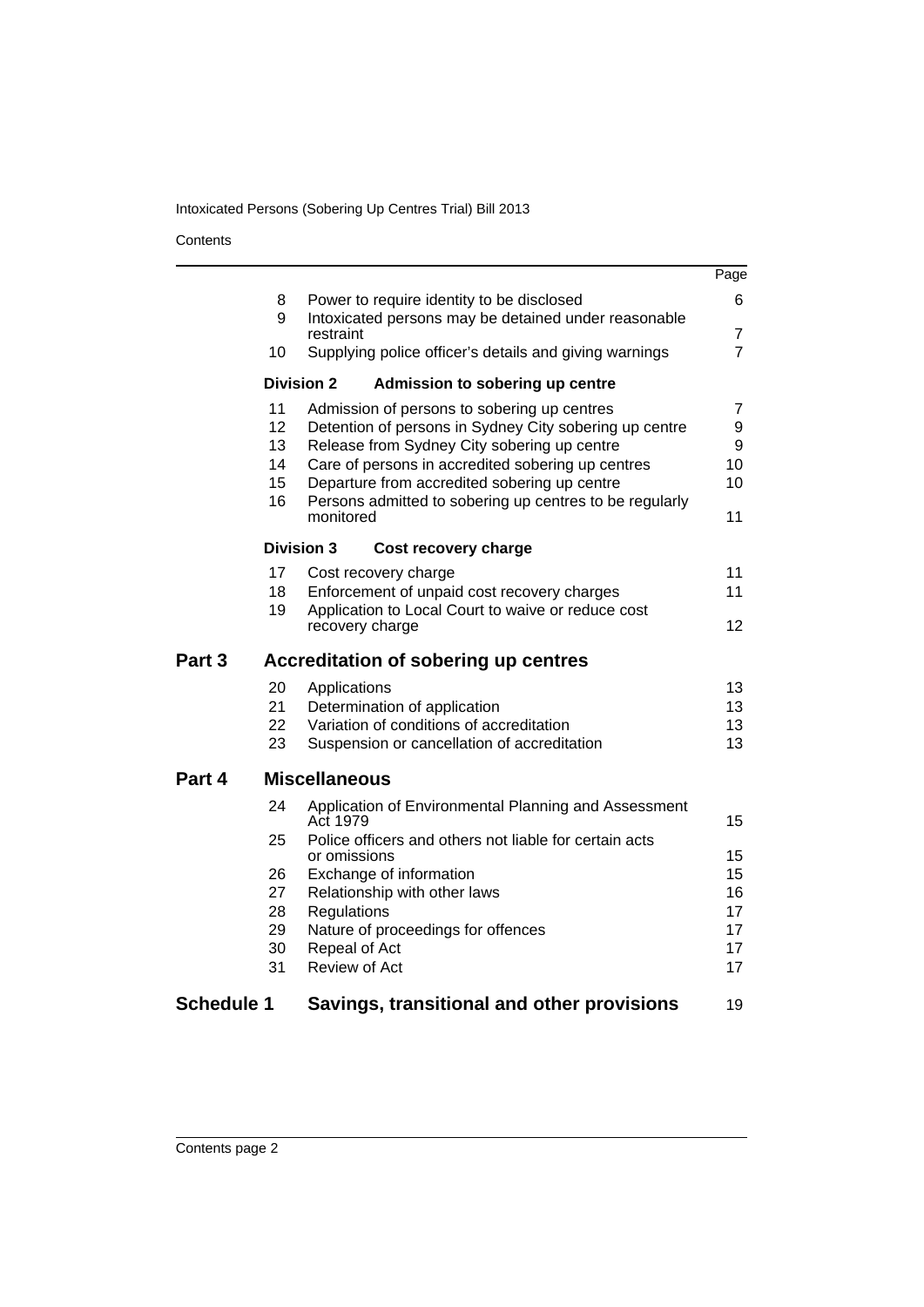

New South Wales

# **Intoxicated Persons (Sobering Up Centres Trial) Bill 2013**

No , 2013

## **A Bill for**

An Act to facilitate a trial of sobering up centres for intoxicated persons; and for related purposes.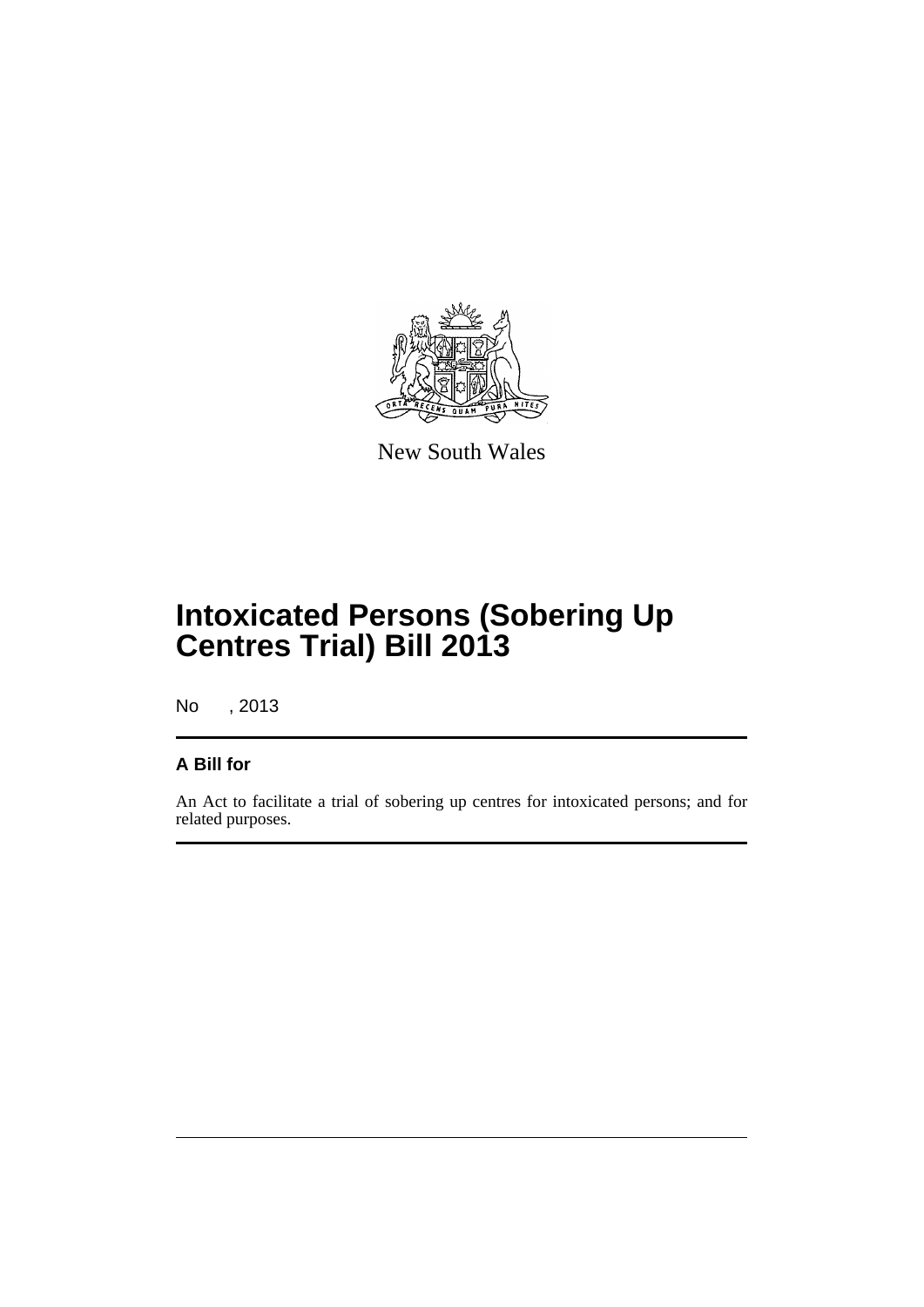Part 1 Preliminary

<span id="page-11-4"></span><span id="page-11-3"></span><span id="page-11-2"></span><span id="page-11-1"></span><span id="page-11-0"></span>

| The Legislature of New South Wales enacts: |                           |                                                                                                                                                                                                            |                |  |  |  |
|--------------------------------------------|---------------------------|------------------------------------------------------------------------------------------------------------------------------------------------------------------------------------------------------------|----------------|--|--|--|
|                                            | <b>Part 1 Preliminary</b> |                                                                                                                                                                                                            |                |  |  |  |
| 1                                          |                           | Name of Act                                                                                                                                                                                                |                |  |  |  |
|                                            |                           | This Act is the Intoxicated Persons (Sobering Up Centres Trial)<br>Act 2013.                                                                                                                               | 4<br>5         |  |  |  |
| $\mathbf{2}$                               |                           | <b>Commencement</b>                                                                                                                                                                                        | 6              |  |  |  |
|                                            |                           | This Act commences on a day or days to be appointed by proclamation.                                                                                                                                       | $\overline{7}$ |  |  |  |
| 3                                          |                           | <b>Object of Act</b>                                                                                                                                                                                       | 8              |  |  |  |
|                                            | (1)                       | The object of this Act is to promote the safety of public places and<br>public amenity by facilitating a trial of a scheme to reduce<br>alcohol-related violence and other anti-social behaviour.          | 9<br>10<br>11  |  |  |  |
|                                            | (2)                       | The trial scheme authorises the detention or care (or both) of certain<br>intoxicated persons for a temporary period at sobering up centres to<br>enable those persons to return to a state of sobriety.   | 12<br>13<br>14 |  |  |  |
|                                            | (3)                       | The trial scheme is not intended to facilitate the detention or care at<br>sobering up centres of vulnerable persons who require services other<br>than those to be provided at the centres.               | 15<br>16<br>17 |  |  |  |
| 4                                          |                           | <b>Definitions</b>                                                                                                                                                                                         | 18             |  |  |  |
|                                            | (1)                       | In this Act:                                                                                                                                                                                               | 19             |  |  |  |
|                                            |                           | <i>accredited sobering up centre</i> means a sobering up centre identified in<br>an accreditation granted under Part 3.                                                                                    | 20<br>21       |  |  |  |
|                                            |                           | <i>approved</i> means approved by the Director-General.                                                                                                                                                    | 22             |  |  |  |
|                                            |                           | <i>authorised officer means:</i>                                                                                                                                                                           | 23             |  |  |  |
|                                            |                           | in relation to the Sydney City sobering up centre—a police<br>(a)<br>officer, or                                                                                                                           | 24<br>25       |  |  |  |
|                                            |                           | in relation to an accredited sobering up centre—a member of staff<br>(b)<br>of the sobering up centre appointed by the person accredited to<br>operate the centre as an authorised officer for the centre. | 26<br>27<br>28 |  |  |  |
|                                            |                           | <i>authorised sobering up centre means:</i>                                                                                                                                                                | 29             |  |  |  |
|                                            |                           | the Sydney City sobering up centre, or<br>(a)                                                                                                                                                              | 30             |  |  |  |
|                                            |                           | an accredited sobering up centre.<br>(b)                                                                                                                                                                   | 31             |  |  |  |
|                                            |                           | catchment area, for an authorised sobering up centre, means the<br>geographical area specified for the sobering up centre in the regulations.                                                              | 32<br>33       |  |  |  |
|                                            |                           | cost recovery charge—see section 17.                                                                                                                                                                       | 34             |  |  |  |
|                                            |                           |                                                                                                                                                                                                            |                |  |  |  |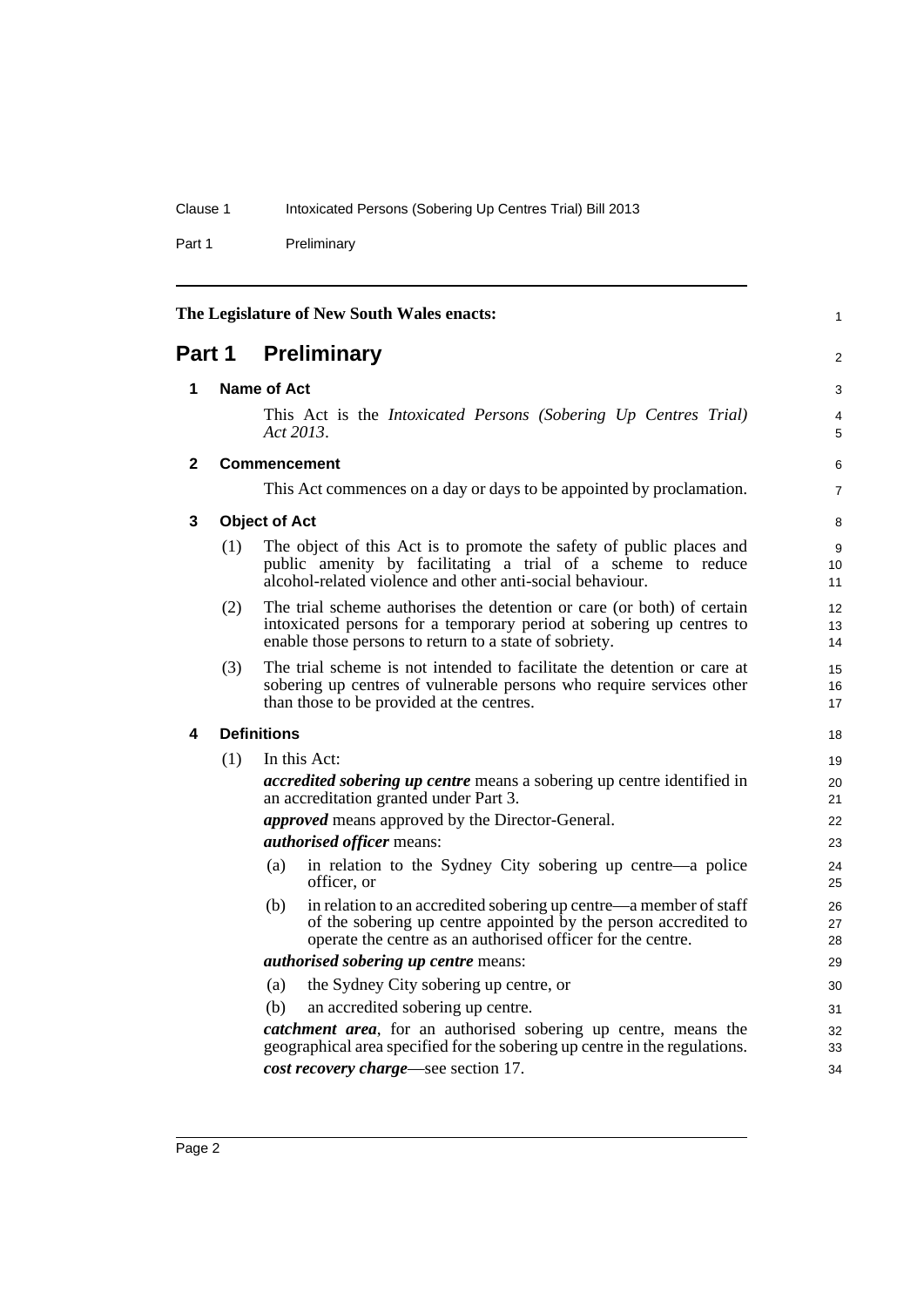Preliminary **Part 1** 

|  |  | Clause 4 |  |
|--|--|----------|--|
|  |  |          |  |

|     | <b>Director-General</b> means the Director-General of the Department of                                                                                                                                           |                                |
|-----|-------------------------------------------------------------------------------------------------------------------------------------------------------------------------------------------------------------------|--------------------------------|
|     | Family and Community Services.                                                                                                                                                                                    | $\mathbf{1}$<br>$\overline{2}$ |
|     | <i>function</i> includes a power, authority or duty, and <i>exercise</i> a function<br>includes perform a duty.                                                                                                   | 3<br>4                         |
|     | health assessment officer means a person engaged at an authorised<br>sobering up centre who is:                                                                                                                   | 5<br>6                         |
| (a) | a registered medical practitioner, or                                                                                                                                                                             | 7                              |
| (b) | a registered nurse, or                                                                                                                                                                                            | 8                              |
| (c) | in relation to the Sydney City sobering up centre, a registered<br>health practitioner (within the meaning of the Health Practitioner<br>Regulation National Law) of a class prescribed by the<br>regulations, or | 9<br>10<br>11<br>12            |
| (d) | in relation to an accredited sobering up centre, a person with first<br>aid, drug and alcohol treatment or health skills or qualifications<br>of a class prescribed by the regulations.                           | 13<br>14<br>15                 |
|     | <i>intoxicated person</i> —see subsection (2).                                                                                                                                                                    | 16                             |
|     | <i>premises</i> includes any building, structure, vehicle or vessel and any<br>place, whether built on or not.                                                                                                    | 17<br>18                       |
|     | <i>public place</i> includes a school.                                                                                                                                                                            | 19                             |
|     | responsible person includes any person who is capable of taking care of<br>an intoxicated person including:                                                                                                       | 20<br>21                       |
| (a) | a friend or family member, or                                                                                                                                                                                     | 22                             |
| (b) | official or member of staff of a government<br>an<br><sub>or</sub><br>non-government organisation or facility providing welfare or<br>alcohol or other drug rehabilitation services.                              | 23<br>24<br>25                 |
|     | school has the same meaning as in the Law Enforcement (Powers and<br>Responsibilities) Act 2002.                                                                                                                  | 26<br>27                       |
|     | sobering up centre means premises used for the purposes of this Act as<br>a place of detention or care or both for a temporary period to enable<br>intoxicated persons to return to a state of sobriety.          | 28<br>29<br>30                 |
|     | Sydney City sobering up centre means the sobering up centre operated<br>by the NSW Police Force located at the Central Local Court cell<br>complex or such other place as may be prescribed by the regulations.   | 31<br>32<br>33                 |
|     | For the purposes of this Act, a person is an <i>intoxicated person</i> if:                                                                                                                                        | 34                             |
| (a) | the person is of or above 18 years of age, and                                                                                                                                                                    | 35                             |
| (b) | the person's speech, balance, co-ordination or behaviour is<br>noticeably affected, and                                                                                                                           | 36<br>37                       |
| (c) | it is reasonable in the circumstances to believe that the affected<br>speech, balance, co-ordination or behaviour is the result of the<br>consumption of alcohol or any drug.                                     | 38<br>39<br>40                 |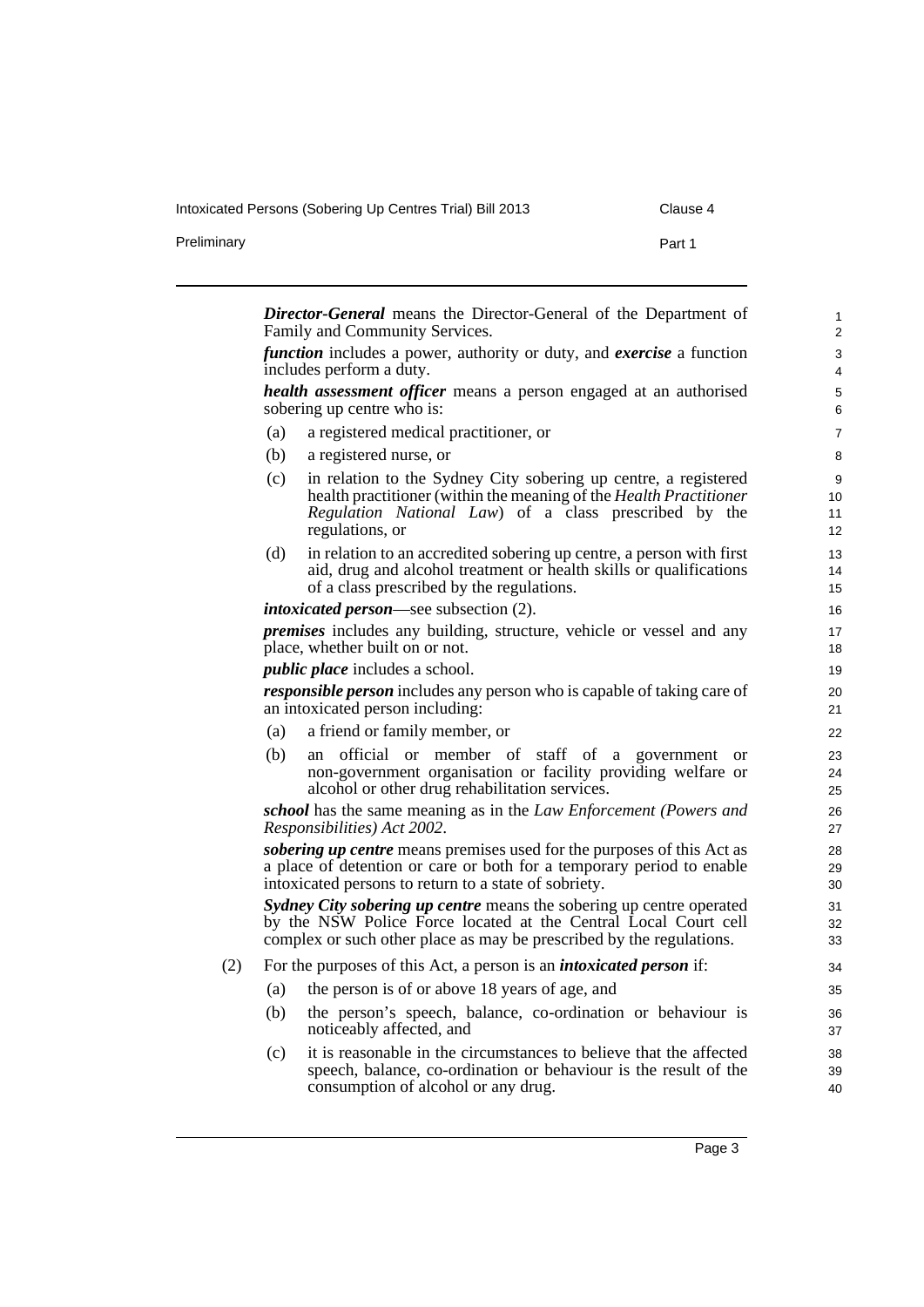Part 1 Preliminary

(3) Notes included in this Act do not form part of this Act.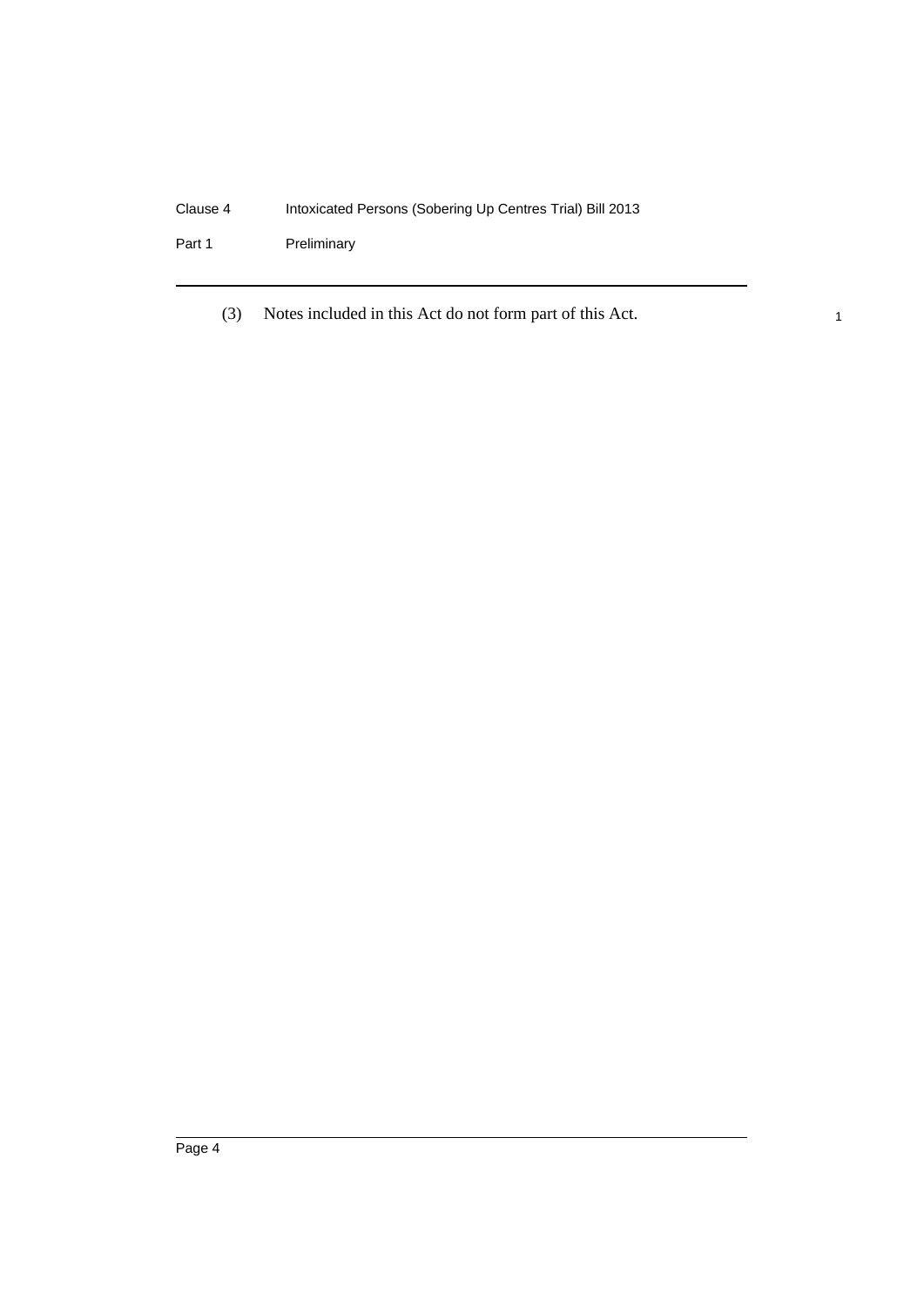| Intoxicated Persons (Sobering Up Centres Trial) Bill 2013             | Clause 5 |
|-----------------------------------------------------------------------|----------|
| Detention and transport of intoxicated persons to sobering up centres | Part 2   |

# <span id="page-14-0"></span>**Part 2 Detention and transport of intoxicated persons to sobering up centres**

## <span id="page-14-2"></span><span id="page-14-1"></span>**Division 1 Detention in catchment area**

| ivision 1 |     | Detention in catchment area                                                                                                              |                                                                                      | 3                                                                                                                                                                                                                                                                                                                                                                                                                                                                                    |                                        |
|-----------|-----|------------------------------------------------------------------------------------------------------------------------------------------|--------------------------------------------------------------------------------------|--------------------------------------------------------------------------------------------------------------------------------------------------------------------------------------------------------------------------------------------------------------------------------------------------------------------------------------------------------------------------------------------------------------------------------------------------------------------------------------|----------------------------------------|
| 5         |     |                                                                                                                                          | Detention of intoxicated persons in Sydney City sobering up centre<br>catchment area |                                                                                                                                                                                                                                                                                                                                                                                                                                                                                      |                                        |
|           | (1) | A police officer may detain an intoxicated person found in a public<br>place in a catchment area for the Sydney City sobering up centre: |                                                                                      |                                                                                                                                                                                                                                                                                                                                                                                                                                                                                      |                                        |
|           |     | (a)                                                                                                                                      |                                                                                      | if the person:                                                                                                                                                                                                                                                                                                                                                                                                                                                                       | 8                                      |
|           |     |                                                                                                                                          | (i)                                                                                  | has refused or failed to comply with a move on direction,<br>and                                                                                                                                                                                                                                                                                                                                                                                                                     | 9<br>10                                |
|           |     |                                                                                                                                          | (ii)                                                                                 | persists in engaging in the relevant conduct that gave rise<br>to the direction or any other relevant conduct, or                                                                                                                                                                                                                                                                                                                                                                    | 11<br>12                               |
|           |     |                                                                                                                                          |                                                                                      | Note. Paragraph (a) substantially mirrors section 199 of the Law<br>Enforcement (Powers and Responsibilities) Act 2002. That section<br>makes it an offence to refuse or fail to comply with a move on direction<br>without a reasonable excuse. A person is not guilty of that offence unless<br>it is established that the person persisted, after the direction was given,<br>to engage in the relevant conduct that gave rise to the direction or any<br>other relevant conduct. | 13<br>14<br>15<br>16<br>17<br>18<br>19 |
|           |     | (b)                                                                                                                                      |                                                                                      | if the person is:                                                                                                                                                                                                                                                                                                                                                                                                                                                                    | 20                                     |
|           |     |                                                                                                                                          | (i)                                                                                  | behaving in a disorderly manner or in a manner likely to<br>cause injury to the person or another person or damage to<br>property, or                                                                                                                                                                                                                                                                                                                                                | 21<br>22<br>23                         |
|           |     |                                                                                                                                          | (ii)                                                                                 | in need of physical protection because the person is<br>intoxicated.                                                                                                                                                                                                                                                                                                                                                                                                                 | 24<br>25                               |
|           |     |                                                                                                                                          |                                                                                      | Note. Paragraph (b) sets out the same criteria as are specified in<br>section 206 of the Law Enforcement (Powers and Responsibilities) Act<br>2002 that provides for the detention of intoxicated persons.                                                                                                                                                                                                                                                                           | 26<br>27<br>28                         |
|           | (2) |                                                                                                                                          |                                                                                      | An intoxicated person detained by a police officer under this section is<br>to be taken directly to the Sydney City sobering up centre.                                                                                                                                                                                                                                                                                                                                              | 29<br>30                               |
|           | (3) |                                                                                                                                          | In this section:                                                                     |                                                                                                                                                                                                                                                                                                                                                                                                                                                                                      | 31                                     |
|           |     |                                                                                                                                          | specified period.                                                                    | <i>move on direction</i> means a direction given to a person by a police<br>officer, under section 198 of the Law Enforcement (Powers and<br><i>Responsibilities</i> ) <i>Act 2002</i> , to leave a public place and not return for a                                                                                                                                                                                                                                                | 32<br>33<br>34<br>35                   |
|           |     |                                                                                                                                          |                                                                                      | <i>relevant conduct</i> has the same meaning as in Part 14 of the Law<br>Enforcement (Powers and Responsibilities) Act 2002.                                                                                                                                                                                                                                                                                                                                                         | 36<br>37                               |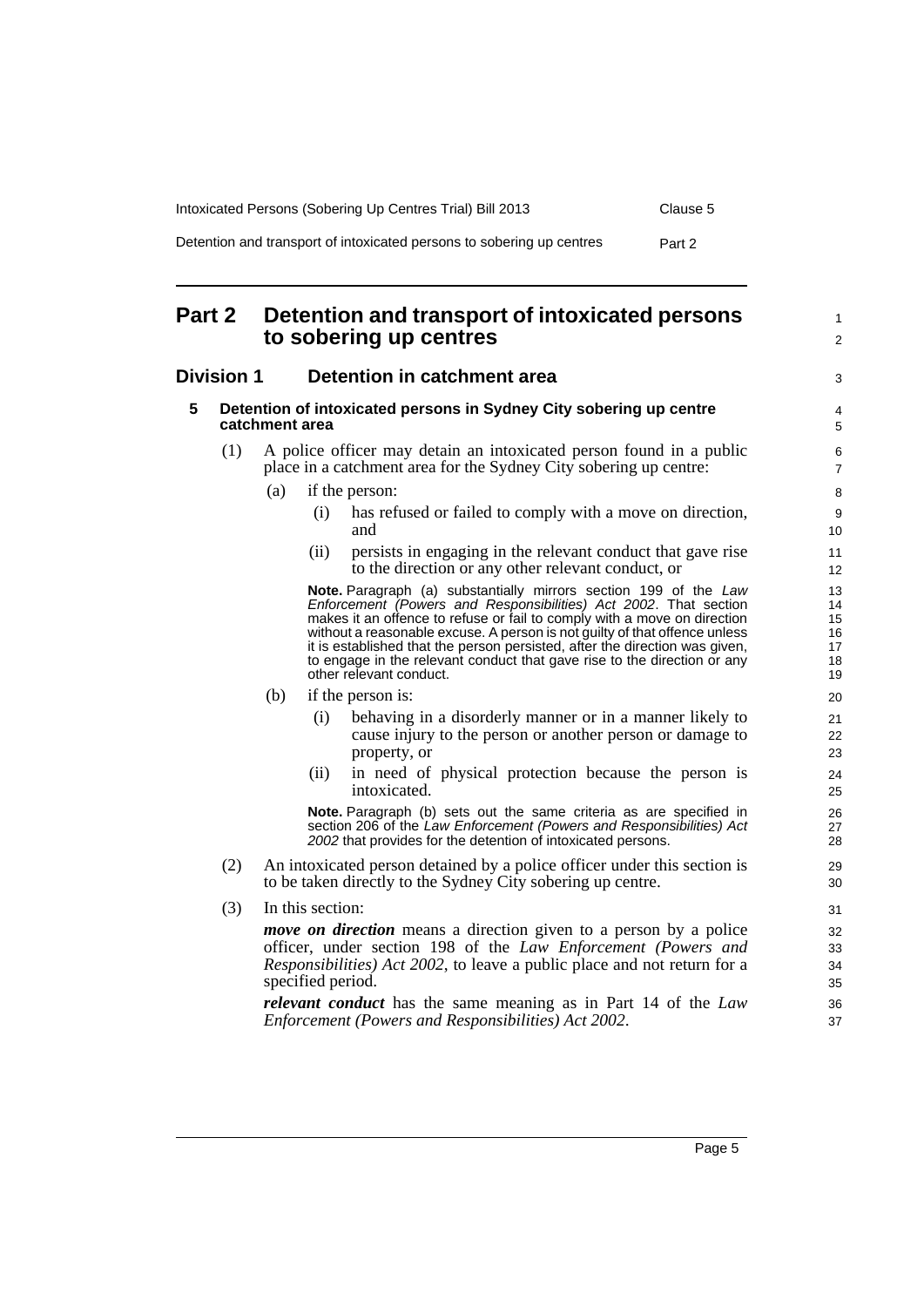#### <span id="page-15-0"></span>**6 Detention of intoxicated persons in accredited sobering up centre catchment areas**

- (1) A police officer may detain an intoxicated person found in a public place in a catchment area for an accredited sobering up centre:
	- (a) if the police officer believes that the person is a public nuisance, or

- (b) if the person is in need of physical protection because the person is intoxicated, or
- (c) in such other circumstances as may be prescribed by the regulations.
- (2) An intoxicated person detained by a police officer under this section is to be taken directly to the accredited sobering up centre for the catchment area.
- (3) In this section, a person is a *public nuisance* if the person is behaving in an offensive or disorderly manner and the person's behaviour is interfering, or is likely to interfere, with the peaceful passage through, or enjoyment of, a public place by a member of the public.

#### <span id="page-15-1"></span>**7 Person not to be detained for behaviour that constitutes an offence**

A police officer is not to detain a person under this Division because of behaviour that constitutes an offence under any law, other than if the behaviour constitutes an offence under:

- (a) section 8, or
- (b) section 9 of the *Summary Offences Act 1988*, or
- (c) section 199 of the *Law Enforcement (Powers and Responsibilities) Act 2002*.

#### <span id="page-15-2"></span>**8 Power to require identity to be disclosed**

- (1) A police officer may require a person detained under this Division to disclose his or her identity.
- (2) A police officer may request a person who is required under this section to disclose his or her identity to provide proof of that identity. It is not an offence to fail to comply with any such request.
- (3) A person who is required by a police officer in accordance with this section to disclose his or her identity must not, without reasonable excuse, fail or refuse to comply with the requirement. Maximum penalty: 2 penalty units.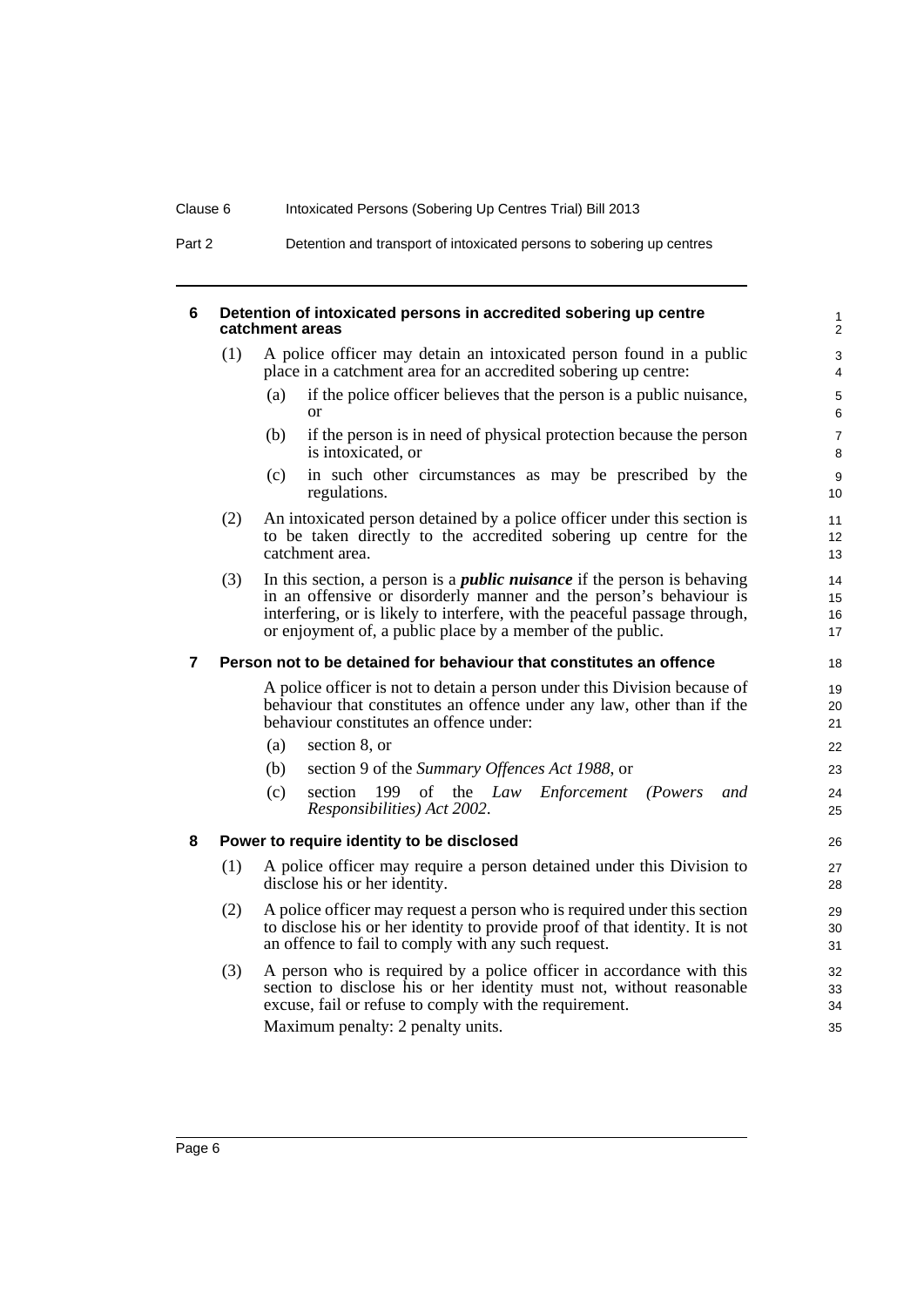| Intoxicated Persons (Sobering Up Centres Trial) Bill 2013             | Clause 9 |
|-----------------------------------------------------------------------|----------|
| Detention and transport of intoxicated persons to sobering up centres | Part 2   |

<span id="page-16-3"></span><span id="page-16-2"></span><span id="page-16-1"></span><span id="page-16-0"></span>

|    | (4)               |     |                  | A person must not, without reasonable excuse, in response to a<br>requirement made by a police officer in accordance with this section:                   | $\mathbf{1}$<br>$\overline{2}$ |
|----|-------------------|-----|------------------|-----------------------------------------------------------------------------------------------------------------------------------------------------------|--------------------------------|
|    |                   | (a) |                  | give a name that is false in a material particular, or                                                                                                    | 3                              |
|    |                   | (b) |                  | give an address other than the person's full and correct address.                                                                                         | 4                              |
|    |                   |     |                  | Maximum penalty: 2 penalty units.                                                                                                                         | 5                              |
| 9  |                   |     |                  | Intoxicated persons may be detained under reasonable restraint                                                                                            | 6                              |
|    |                   |     |                  | An intoxicated person detained under this Division may be detained                                                                                        | 7                              |
|    |                   |     |                  | under such reasonable restraint as is necessary to protect the intoxicated<br>person and other persons from injury and property from damage.              | 8<br>9                         |
| 10 |                   |     |                  | Supplying police officer's details and giving warnings                                                                                                    | 10                             |
|    |                   |     | 2002 extends to: | Section 201 of the Law Enforcement (Powers and Responsibilities) Act                                                                                      | 11<br>12                       |
|    |                   | (a) |                  | a power in section 5 (1) or 6 (1) as if it were a power to detain a<br>person under that Act, and                                                         | 13<br>14                       |
|    |                   | (b) |                  | the power in section $8(1)$ as if it were a power to request a person<br>to disclose his or her identity under that Act.                                  | 15<br>16                       |
|    |                   |     |                  | Note. Section 201 of the Law Enforcement (Powers and Responsibilities) Act<br>2002 sets out safeguards relating to the exercise of certain police powers. | 17<br>18                       |
|    | <b>Division 2</b> |     |                  | Admission to sobering up centre                                                                                                                           | 19                             |
| 11 |                   |     |                  | Admission of persons to sobering up centres                                                                                                               | 20                             |
|    | (1)               |     |                  | As soon as is practicable after arriving at an authorised sobering up<br>centre, an intoxicated person must be informed that:                             | 21<br>22                       |
|    |                   | (a) |                  | in relation to the Sydney City sobering up centre:                                                                                                        | 23                             |
|    |                   |     | (i)              | admission to the centre is compulsory, and                                                                                                                | 24                             |
|    |                   |     | (ii)             | the person and the person's belongings will be searched on<br>entry to the centre, and                                                                    | 25<br>26                       |
|    |                   |     | (iii)            | the person will be detained at the centre for a period of not                                                                                             | 27                             |
|    |                   |     |                  | less than 4 hours but not more than 8 hours, unless the                                                                                                   | 28                             |
|    |                   |     |                  | person ceases to be an intoxicated person or can be<br>released into the care of a responsible person willing to                                          | 29<br>30                       |
|    |                   |     |                  | undertake the care of the intoxicated person, and                                                                                                         | 31                             |
|    |                   |     |                  |                                                                                                                                                           |                                |
|    |                   |     |                  |                                                                                                                                                           | 32                             |
|    |                   |     | (iv)             | the person will be required to pay a cost recovery charge,<br>and                                                                                         | 33                             |
|    |                   | (b) |                  | in relation to an accredited sobering up centre:                                                                                                          | 34                             |
|    |                   |     | (i)              | admission to the centre is voluntary, and                                                                                                                 | 35                             |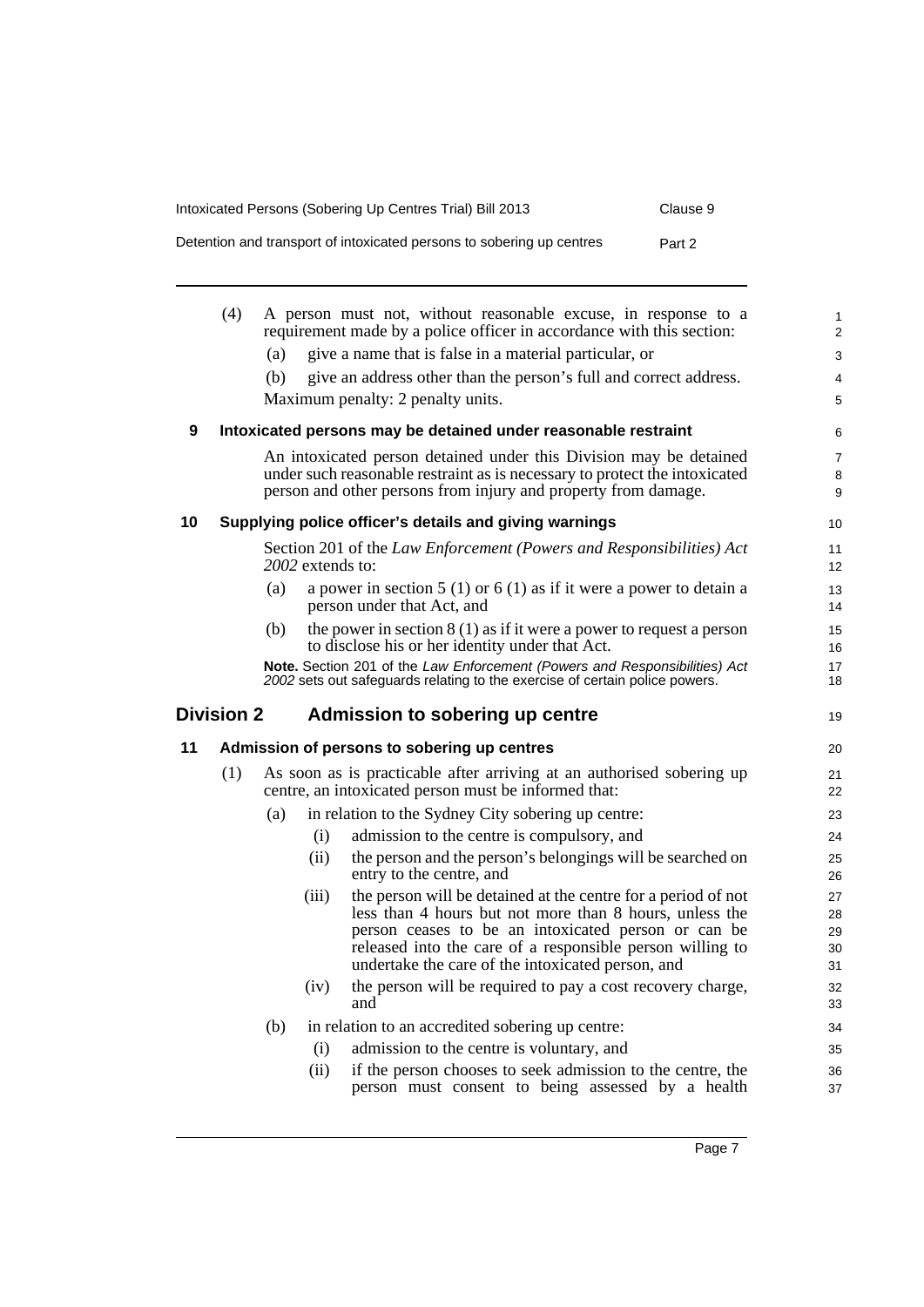assessment officer and to being monitored by the staff of the centre, and

- (iii) if admitted to the centre, the person may leave the centre at any time and the person will be given a reasonable opportunity to contact a responsible person to come to the centre to assist the person's departure.
- (2) The intoxicated person is to be given such other information as may be specified by the regulations.
- (3) Before being admitted to an authorised sobering up centre, an intoxicated person must:
	- (a) in relation to an accredited sobering up centre—consent to being assessed by a health assessment officer and to being monitored by the staff of the centre, and
	- (b) be assessed by a health assessment officer to determine whether there are any apparent health reasons to refuse admission to the centre, and
	- (c) be searched in accordance with this section.
- (4) An assessment of a person by a health assessment officer, and the monitoring of a person by an authorised officer, at an authorised sobering up centre is, for all purposes, taken to have been carried out with the consent of the person.
- (5) A police officer by whom an intoxicated person is detained under this Part or an authorised officer at an authorised sobering up centre may search the intoxicated person and the person's belongings and may take possession of any personal belongings found in the person's possession.
- (6) If the health assessment officer determines that there are health reasons to refuse the intoxicated person admission to the centre, the person must not be admitted to the centre.
- (7) The person in charge of an accredited sobering up centre is to refuse admission of an intoxicated person for the following reasons:
	- (a) the capacity of the centre under its accreditation has been reached,
	- (b) the intoxicated person is behaving or is likely to behave so violently that the staff of the centre would not be capable of taking care of and controlling the intoxicated person,
	- (c) any other reason prescribed by the regulations.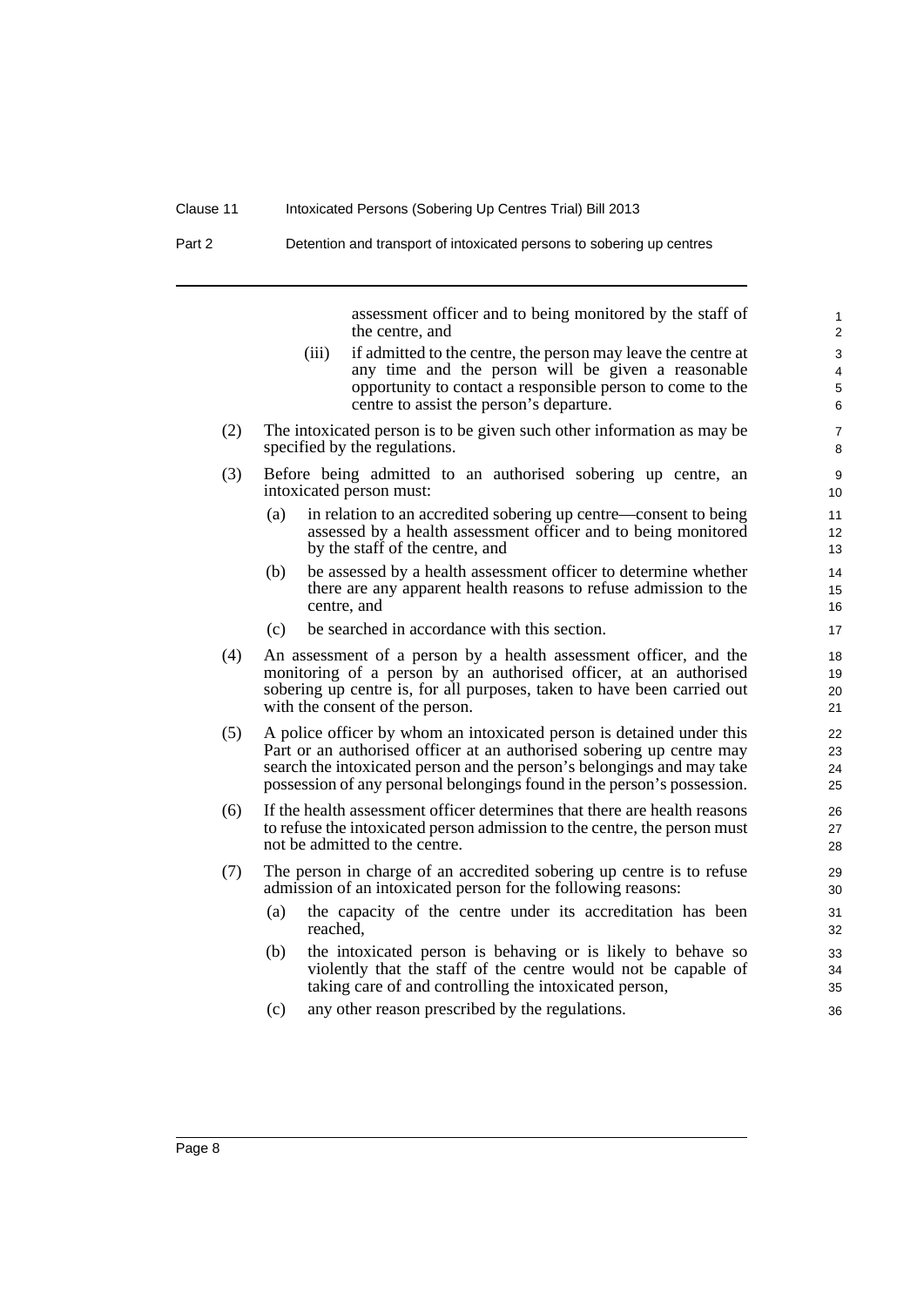Intoxicated Persons (Sobering Up Centres Trial) Bill 2013 Clause 12

Detention and transport of intoxicated persons to sobering up centres Part 2

<span id="page-18-1"></span><span id="page-18-0"></span>

|    | (8) | On being admitted to an authorised sobering up centre, the intoxicated<br>person:                                                                                                             | $\mathbf{1}$<br>$\overline{2}$ |
|----|-----|-----------------------------------------------------------------------------------------------------------------------------------------------------------------------------------------------|--------------------------------|
|    |     | in relation to the Sydney City sobering up centre, is to be<br>(a)<br>transferred into the custody of the person in charge of that centre,<br>and                                             | 3<br>4<br>5                    |
|    |     | in relation to an accredited sobering up centre, is to be released<br>(b)<br>into the care of the person in charge of that centre.                                                            | 6<br>$\overline{7}$            |
|    | (9) | A person is entitled to the return of the personal belongings taken from<br>the person under this section when the person ceases to be detained or<br>cared for under this Act.               | 8<br>9<br>10                   |
| 12 |     | Detention of persons in Sydney City sobering up centre                                                                                                                                        | 11                             |
|    | (1) | A person who has been admitted to the Sydney City sobering up centre<br>may be detained there by an authorised officer.                                                                       | 12 <sup>2</sup><br>13          |
|    | (2) | The person:                                                                                                                                                                                   | 14                             |
|    |     | must be given a reasonable opportunity by the person in charge<br>(a)<br>of that centre to contact a responsible person, and                                                                  | 15<br>16                       |
|    |     | must, as far as is reasonably practicable, be kept separately from<br>(b)<br>any person detained at that centre in connection with the<br>commission or alleged commission of an offence, and | 17<br>18<br>19                 |
|    |     | must be provided with food, drink, bedding and blankets<br>(c)<br>appropriate to the person's needs.                                                                                          | 20<br>21                       |
|    | (3) | The person may be detained by an authorised officer under such<br>reasonable restraint as is necessary to protect the person and other<br>persons from injury and property from damage.       | 22<br>23<br>24                 |
| 13 |     | Release from Sydney City sobering up centre                                                                                                                                                   | 25                             |
|    | (1) | A person who has been admitted to the Sydney City sobering up centre<br>is to be released from the centre if:                                                                                 | 26<br>27                       |
|    |     | the person in charge of the centre is satisfied that the person has<br>(a)<br>ceased to be an intoxicated person, or                                                                          | 28<br>29                       |
|    |     | a responsible person present at the centre is willing to accept the<br>(b)<br>care of the intoxicated person and take the person to a residence<br>or other safe place.                       | 30<br>31<br>32                 |
|    | (2) | The person in charge of the Sydney City sobering up centre, as soon as<br>is practicable after a period of 4 hours has elapsed since a person was<br>admitted to the centre, must:            | 33<br>34<br>35                 |
|    |     | arrange for the person to be assessed by a health assessment<br>(a)<br>officer, and                                                                                                           | 36<br>37                       |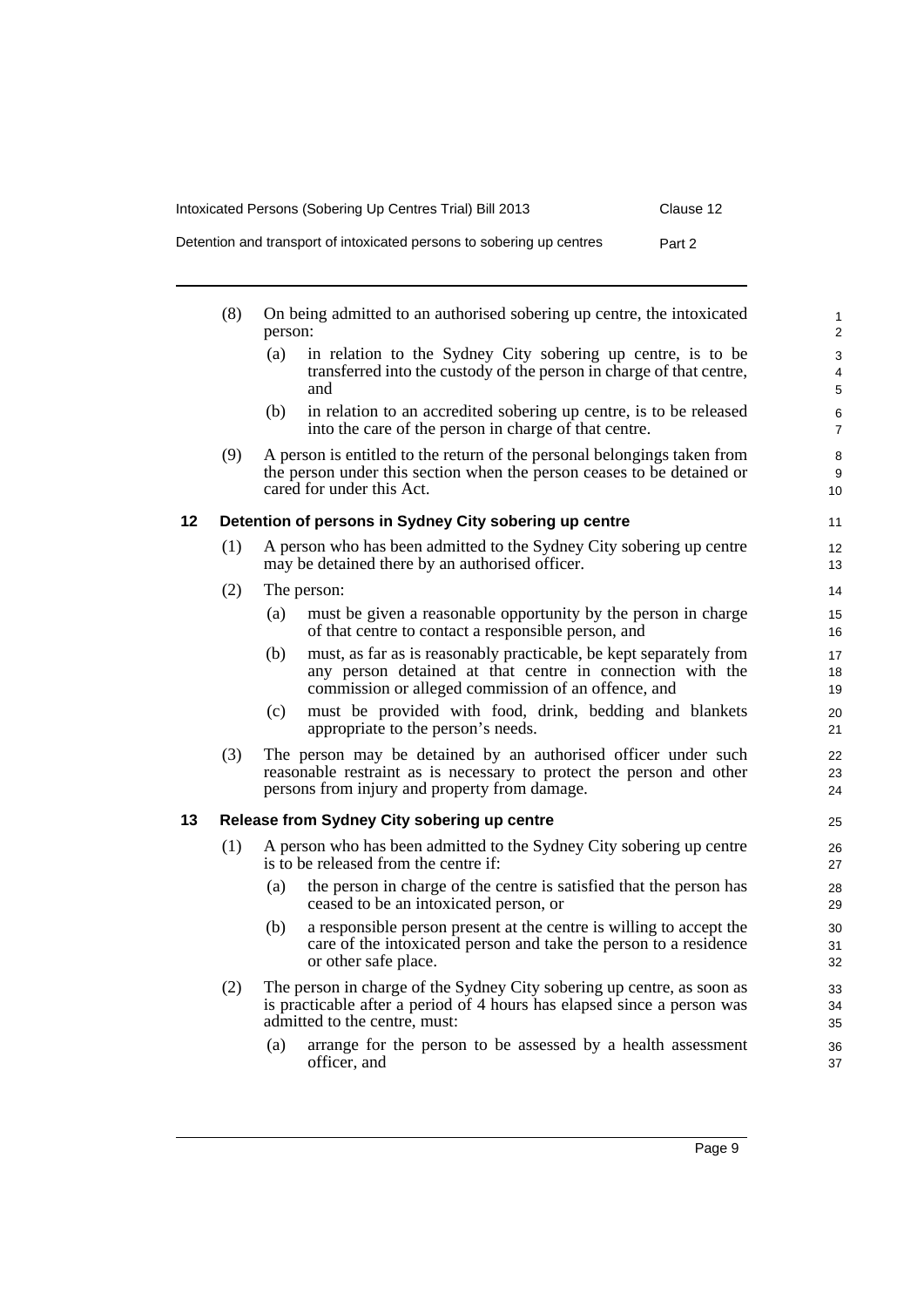Part 2 Detention and transport of intoxicated persons to sobering up centres

<span id="page-19-1"></span><span id="page-19-0"></span>

|    |     | (b)     | consult with that health assessment officer regarding that<br>assessment, and                                                                                                                                            | 1<br>2                   |
|----|-----|---------|--------------------------------------------------------------------------------------------------------------------------------------------------------------------------------------------------------------------------|--------------------------|
|    |     | (c)     | release the person unless the person in charge believes that it is<br>not safe to do so for health reasons or any other reason.                                                                                          | 3<br>4                   |
|    | (3) |         | The person in charge of the Sydney City sobering up centre is not to<br>permit a person admitted to the centre to remain in the centre for a<br>period that exceeds 8 hours.                                             | 5<br>6<br>$\overline{7}$ |
| 14 |     |         | Care of persons in accredited sobering up centres                                                                                                                                                                        | 8                        |
|    |     | centre: | An intoxicated person who is admitted to an accredited sobering up                                                                                                                                                       | 9<br>10 <sup>°</sup>     |
|    |     | (a)     | must be given a reasonable opportunity by the person in charge<br>of that centre to contact a responsible person, and                                                                                                    | 11<br>12 <sup>°</sup>    |
|    |     | (b)     | must be provided with food, drink, bedding and blankets<br>appropriate to the person's needs.                                                                                                                            | 13<br>14                 |
| 15 |     |         | Departure from accredited sobering up centre                                                                                                                                                                             | 15                       |
|    | (1) |         | A person who has been admitted to an accredited sobering up centre<br>may leave the accredited sobering up centre at any time.                                                                                           | 16<br>17                 |
|    | (2) |         | The person in charge of an accredited sobering up centre must use his<br>or her best endeavours to ensure that a person admitted to the centre is<br>assessed by a health assessment officer before leaving the centre.  | 18<br>19<br>20           |
|    | (3) |         | If a person who has been admitted to an accredited sobering up centre<br>seeks to leave the centre (other than in the company of a responsible<br>person) and the person in charge of the centre is of the opinion that: | 21<br>22<br>23           |
|    |     | (a)     | if the person leaves the centre at that time, there is a significant<br>risk of harm to the person or other persons because of the<br>person's intoxication, or                                                          | 24<br>25<br>26           |
|    |     | (b)     | a health assessment officer is not able to examine the person<br>because of the person's refusal to co-operate,                                                                                                          | 27<br>28                 |
|    |     |         | the person in charge must ensure that a police officer is contacted and<br>informed of those facts.                                                                                                                      | 29<br>30                 |
|    | (4) |         | The person in charge of an accredited sobering up centre:                                                                                                                                                                | 31                       |
|    |     | (a)     | may at any time direct a person who has been admitted to the<br>centre to leave the centre, and                                                                                                                          | 32<br>33                 |
|    |     | (b)     | must, in the circumstance prescribed by the regulations, direct<br>such a person to leave the centre.                                                                                                                    | 34<br>35                 |
|    | (5) |         | The person in charge of an accredited sobering up centre must, as soon<br>as is practicable after a period of 4 hours has elapsed since a person was                                                                     | 36<br>37                 |
|    |     |         |                                                                                                                                                                                                                          |                          |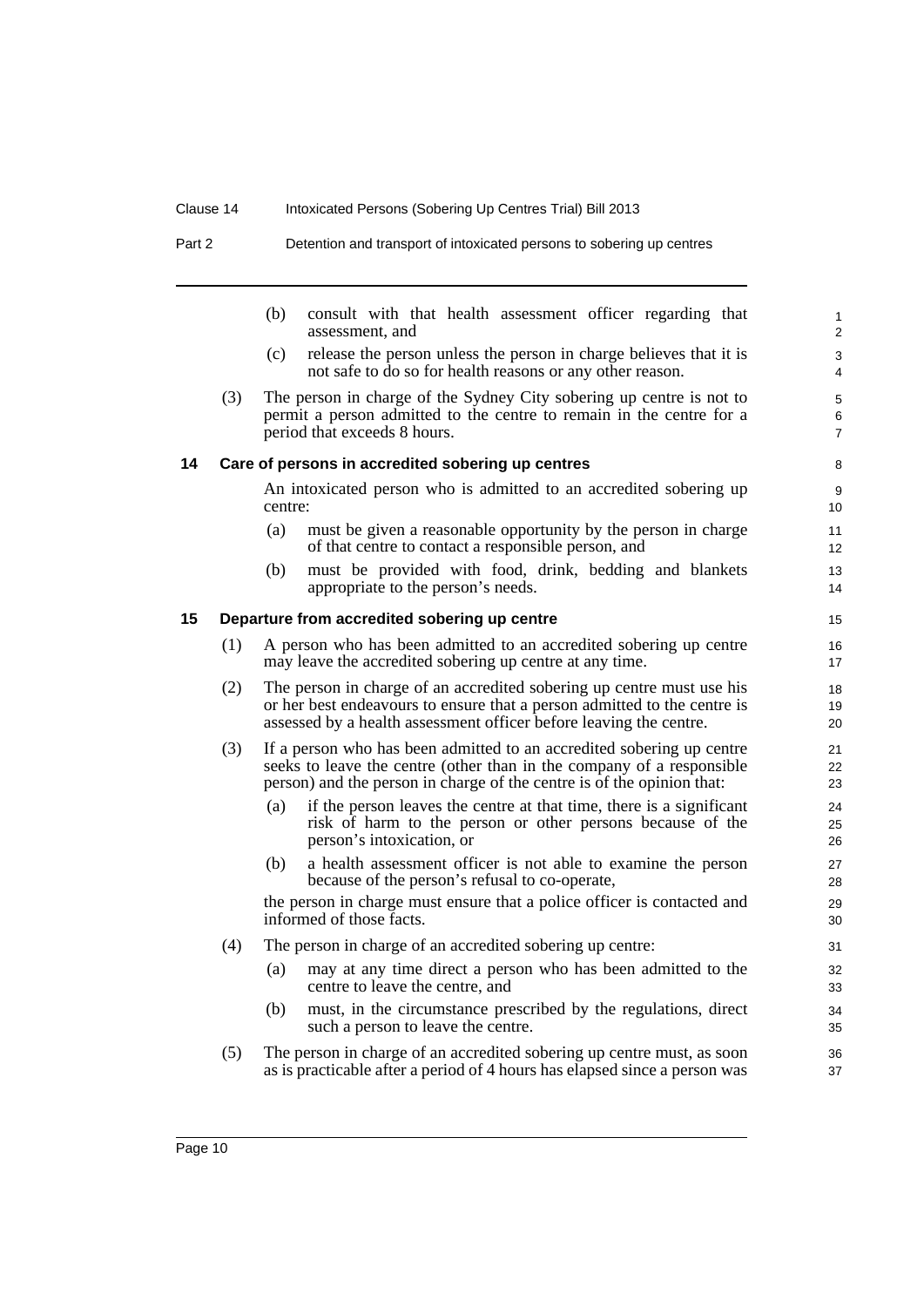| Intoxicated Persons (Sobering Up Centres Trial) Bill 2013             | Clause 16 |
|-----------------------------------------------------------------------|-----------|
| Detention and transport of intoxicated persons to sobering up centres | Part 2    |

admitted to the centre, arrange for the person to be assessed by a health assessment officer.

- (6) The person in charge of an accredited sobering up centre is not to permit a person admitted to the centre to remain in the centre for a period that exceeds 8 hours.
- (7) On departure from an accredited sobering up centre, a person ceases to be in the care of the person in charge of the centre.

## <span id="page-20-0"></span>**16 Persons admitted to sobering up centres to be regularly monitored**

- (1) The person in charge of an authorised sobering up centre must ensure that each person admitted to the centre is regularly monitored.
- (2) If, at any time, the person in charge of an authorised sobering up centre, a health assessment officer or an authorised officer believes that a person who has been taken to an authorised sobering up centre by a police officer or who has been admitted to a centre is in need of urgent medical treatment, the person in charge, health assessment officer or authorised officer is to make arrangements to transport the person to a hospital.

## <span id="page-20-1"></span>**Division 3 Cost recovery charge**

## <span id="page-20-2"></span>**17 Cost recovery charge**

| (1) | A person who has been admitted to the Sydney City sobering up centre<br>must pay the cost recovery charge specified by the regulations. |
|-----|-----------------------------------------------------------------------------------------------------------------------------------------|
| (2) | The regulations may make provision for or with respect to:                                                                              |

- (a) the person or body to whom the cost recovery charge is to be paid, and
- (b) the manner in which that payment is to be made, and
- (c) the time within which that payment must be made.

## <span id="page-20-3"></span>**18 Enforcement of unpaid cost recovery charges**

- (1) A cost recovery charge is taken to be a fine imposed by a court for the purposes of the *Fines Act 1996*.
- (2) Part 4 of the *Fines Act 1996* applies to the enforcement of such a cost recovery charge with such modifications as are specified in the regulations.
- (3) However, Divisions 3 (Driver licence or vehicle registration suspension or cancellation) and 6 (Imprisonment) of Part 4 of that Act do not apply in relation to the enforcement of a cost recovery charge.

18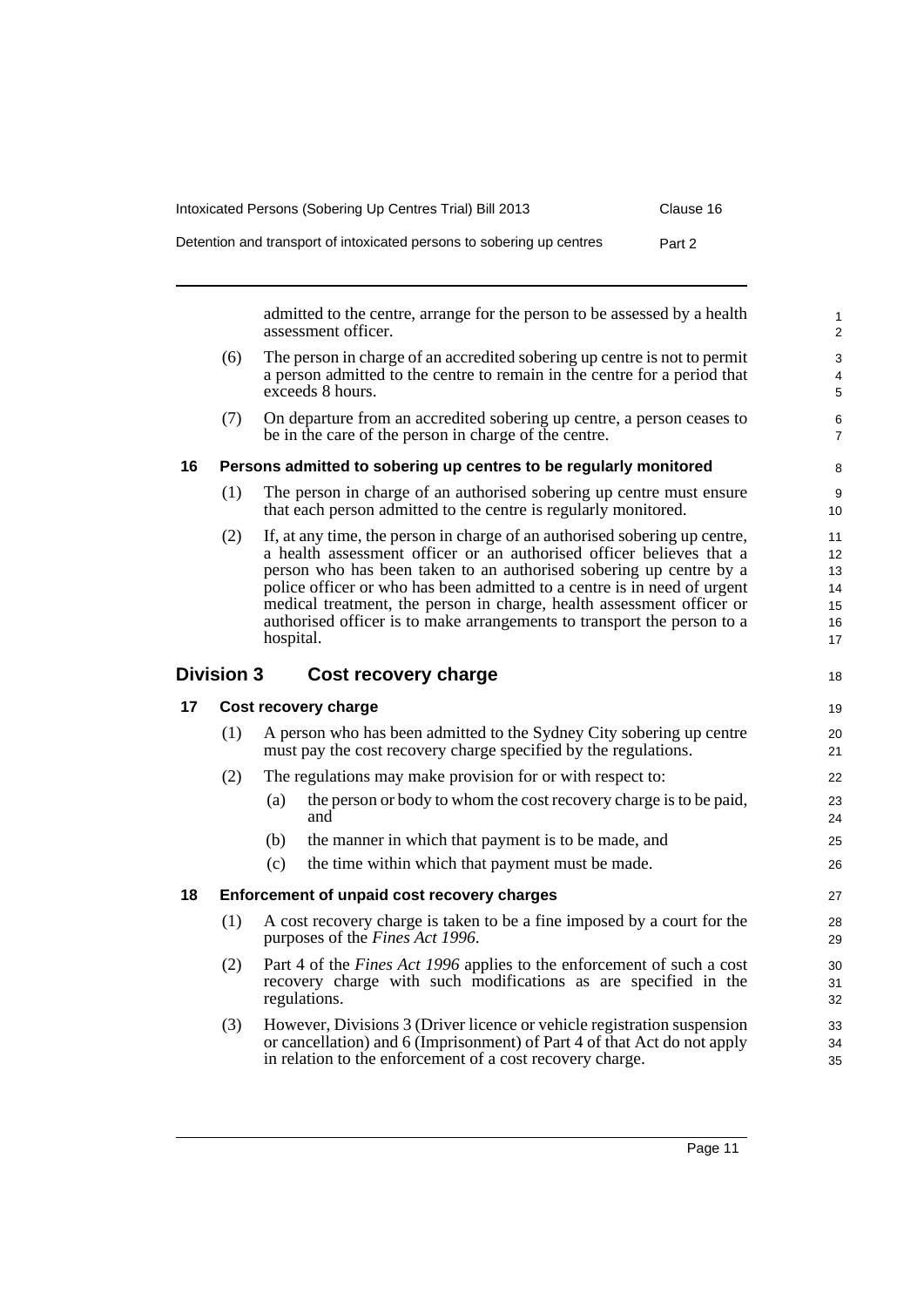Part 2 Detention and transport of intoxicated persons to sobering up centres

<span id="page-21-0"></span>

|     | Application to Local Court to waive or reduce cost recovery charge                                                                                                                                                                                                                                                                              | $\mathbf{1}$               |  |  |
|-----|-------------------------------------------------------------------------------------------------------------------------------------------------------------------------------------------------------------------------------------------------------------------------------------------------------------------------------------------------|----------------------------|--|--|
| (1) | A person may apply to the Local Court to have a cost recovery charge<br>waived or reduced.                                                                                                                                                                                                                                                      |                            |  |  |
| (2) | The application is to be lodged within 28 days after the person was<br>admitted to the Sydney City sobering up centre.                                                                                                                                                                                                                          | $\overline{4}$<br>5        |  |  |
| (3) | The Commissioner of Police is to be the respondent in the application.                                                                                                                                                                                                                                                                          |                            |  |  |
| (4) | The Local Court may determine an application by:                                                                                                                                                                                                                                                                                                | $\overline{7}$             |  |  |
|     | confirming the imposition of the cost recovery charge, or<br>(a)                                                                                                                                                                                                                                                                                | 8                          |  |  |
|     | reducing the charge, or<br>(b)                                                                                                                                                                                                                                                                                                                  | 9                          |  |  |
|     | waiving the charge.<br>(c)                                                                                                                                                                                                                                                                                                                      | 10                         |  |  |
| (5) | The Local Court, in determining the application, is to have regard to the<br>following:                                                                                                                                                                                                                                                         | 11<br>12                   |  |  |
|     | the applicant's remorse (if any),<br>(a)                                                                                                                                                                                                                                                                                                        | 13                         |  |  |
|     | the hardship that payment of the cost recovery charge would<br>(b)<br>impose on the applicant (if any),                                                                                                                                                                                                                                         | 14<br>15                   |  |  |
|     | any attendance by the applicant at a drug or alcohol treatment<br>(c)<br>program,                                                                                                                                                                                                                                                               | 16<br>17                   |  |  |
|     | any other matter prescribed by the regulations.<br>(d)                                                                                                                                                                                                                                                                                          | 18                         |  |  |
| (6) | An application under this section does not permit a review of the<br>circumstances or lawfulness of the detention that gave rise to the<br>imposition of the cost recovery charge.                                                                                                                                                              | 19<br>20<br>21             |  |  |
| (7) | A person who has applied to the Local Court under this section may not<br>apply to the Hardship Review Board under section $101B(1)$ (c) of the<br>Fines Act 1996 for review of a decision by the State Debt Recovery<br>Office with respect to the writing off or the failure to write off, the<br>whole or part of, the cost recovery charge. | 22<br>23<br>24<br>25<br>26 |  |  |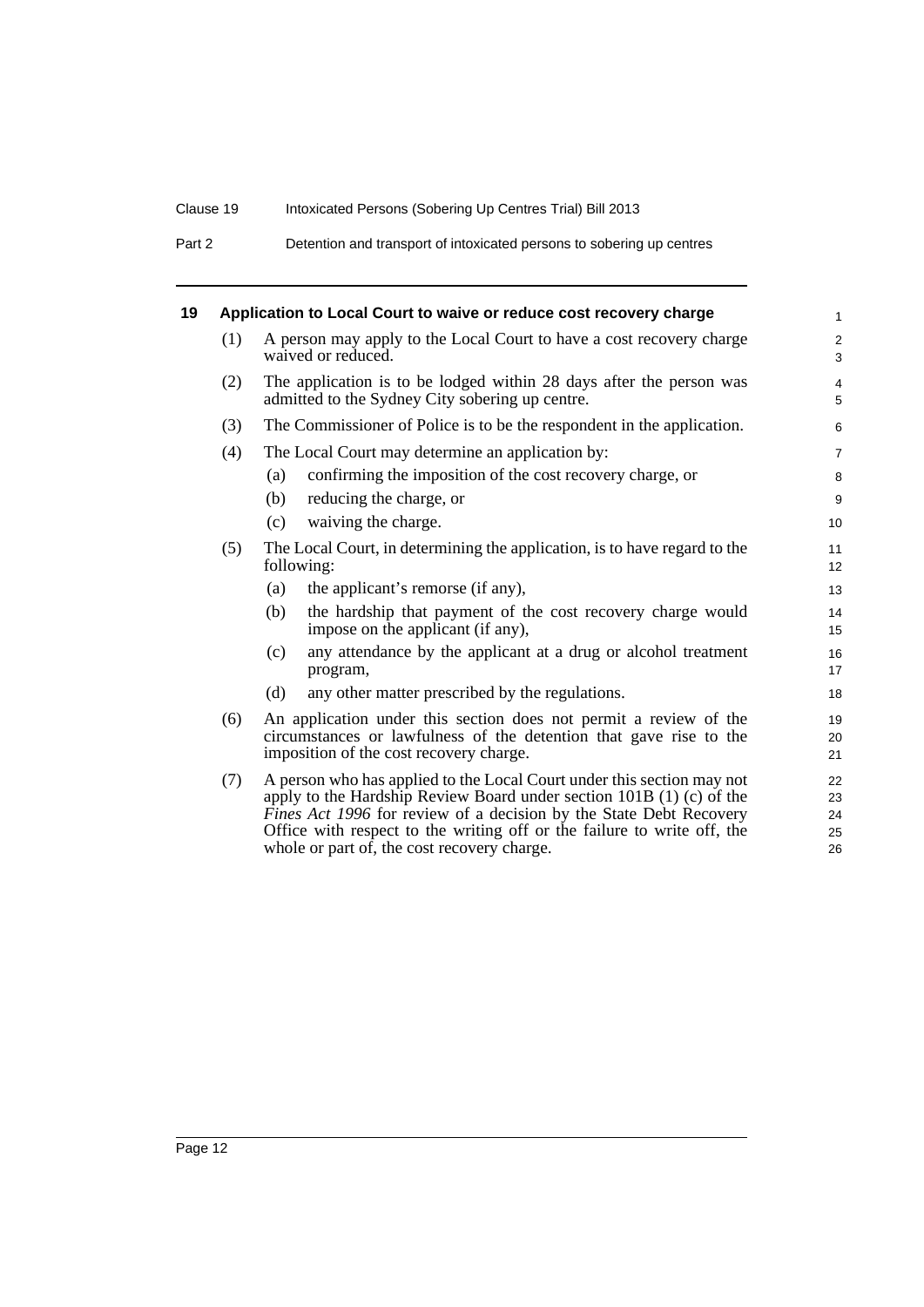<span id="page-22-4"></span><span id="page-22-3"></span><span id="page-22-2"></span><span id="page-22-1"></span><span id="page-22-0"></span>

| Part 3 |     | Accreditation of sobering up centres                                                                                                                                                                                                                           |  |
|--------|-----|----------------------------------------------------------------------------------------------------------------------------------------------------------------------------------------------------------------------------------------------------------------|--|
| 20     |     | <b>Applications</b>                                                                                                                                                                                                                                            |  |
|        | (1) | A person may apply to the Director-General for accreditation to operate<br>a sobering up centre.                                                                                                                                                               |  |
|        | (2) | An application for accreditation must:                                                                                                                                                                                                                         |  |
|        |     | be in the approved form and manner, and<br>(a)                                                                                                                                                                                                                 |  |
|        |     | (b)<br>be accompanied by the fee prescribed by the regulations and such<br>other information and particulars as may be prescribed by the<br>regulations.                                                                                                       |  |
| 21     |     | <b>Determination of application</b>                                                                                                                                                                                                                            |  |
|        | (1) | The Director-General may, after considering an application for<br>accreditation, grant the accreditation or refuse to grant the accreditation.                                                                                                                 |  |
|        | (2) | An accreditation may be granted unconditionally or subject to<br>conditions.                                                                                                                                                                                   |  |
|        | (3) | As soon as practicable after the Director-General determines an<br>application, the Director-General must serve the applicant with a notice<br>stating whether the accreditation has been granted and, if it has been<br>refused, the reasons for the refusal. |  |
| 22     |     | Variation of conditions of accreditation                                                                                                                                                                                                                       |  |
|        | (1) | The Director-General may, by notice served on the accredited person,<br>vary an accreditation (including any conditions of the accreditation<br>imposed by the Director-General).                                                                              |  |
|        | (2) | A variation includes the imposition of new conditions on an<br>accreditation, the substitution of a condition, or the omission or<br>amendment of a condition.                                                                                                 |  |
| 23     |     | Suspension or cancellation of accreditation                                                                                                                                                                                                                    |  |
|        | (1) | The Director-General may suspend or cancel an accreditation under this<br>Part as provided by this section.                                                                                                                                                    |  |
|        | (2) | The Director-General may suspend or cancel an accreditation:                                                                                                                                                                                                   |  |
|        |     | if the Director-General is of the opinion that the accredited<br>(a)<br>person has contravened any provision of this Act or the<br>regulations, or                                                                                                             |  |
|        |     | if the Director-General is of the opinion that it is no longer in the<br>(b)<br>public interest for the accreditation to remain in force, or                                                                                                                   |  |
|        |     | on any other grounds specified in the regulations.<br>(c)                                                                                                                                                                                                      |  |

Accreditation of sobering up centres **Part 3** 

## Intoxicated Persons (Sobering Up Centres Trial) Bill 2013 Clause 20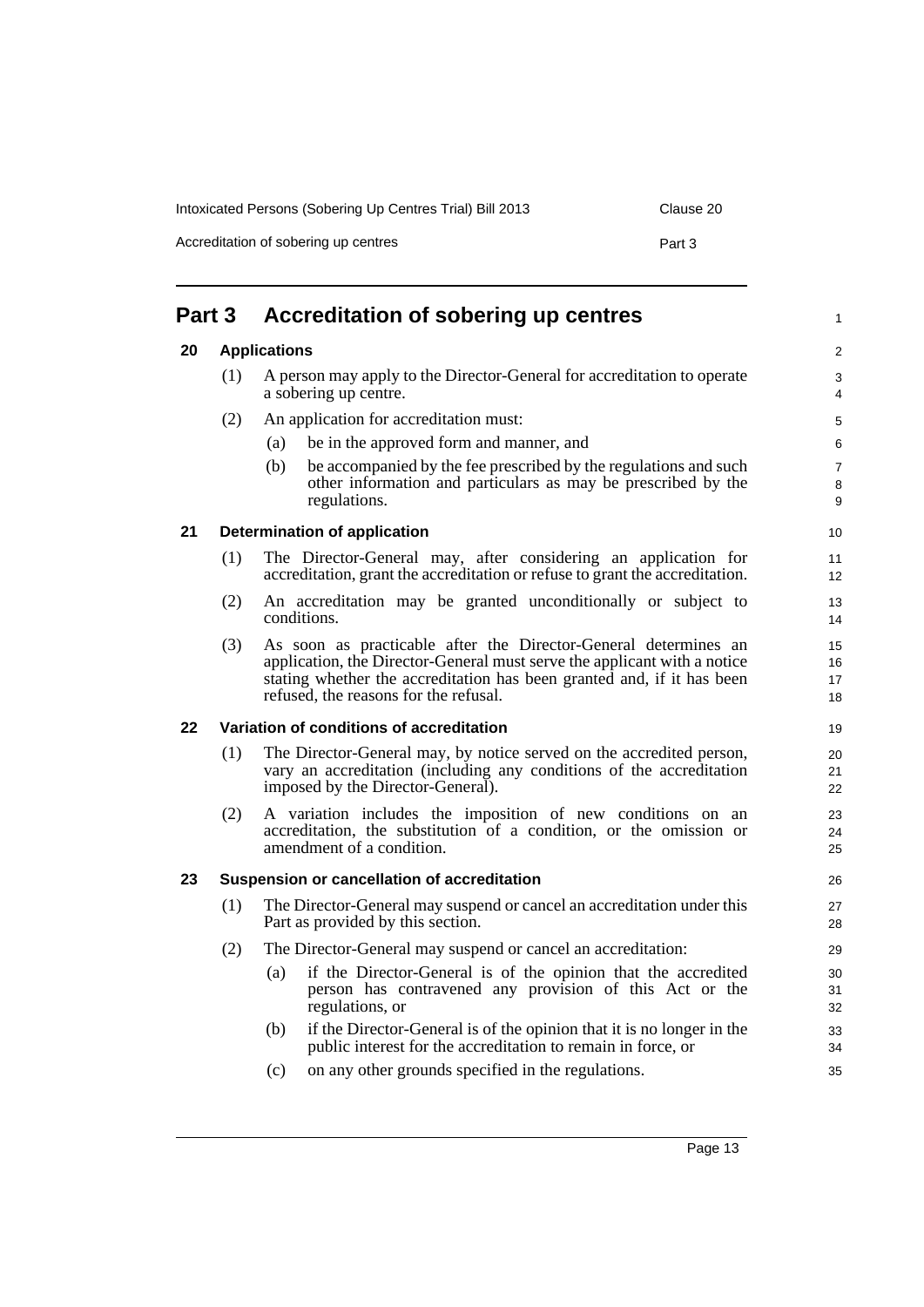|     | A suspension or cancellation of an accreditation:                                     | 1                                |
|-----|---------------------------------------------------------------------------------------|----------------------------------|
| (a) | must be made by notice in writing served on the accredited<br>person, and             | $\mathcal{P}$<br>3               |
| (h) | takes effect when the notice is served or at a later time specified<br>in the notice. | $\overline{4}$<br>$\overline{5}$ |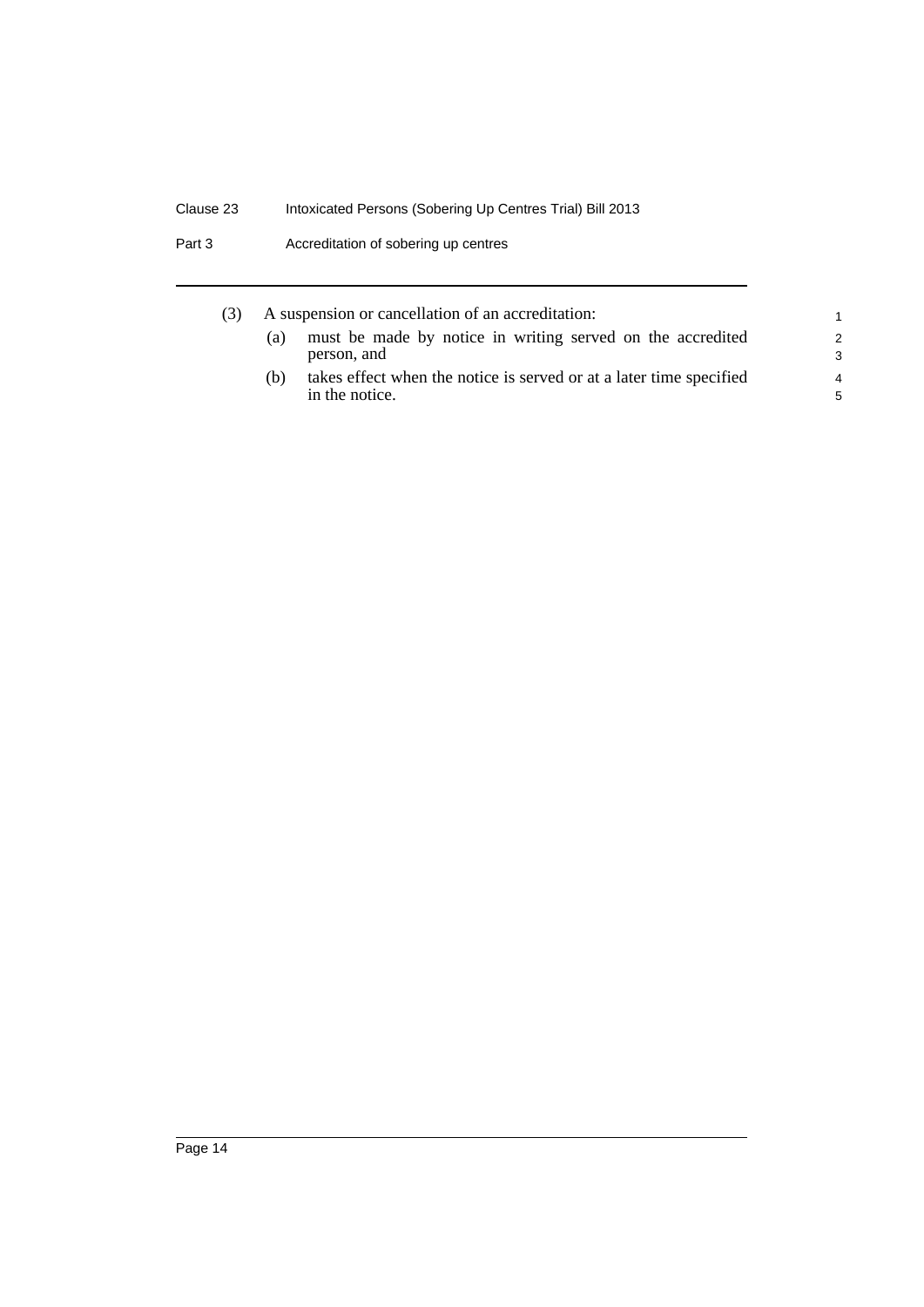Intoxicated Persons (Sobering Up Centres Trial) Bill 2013 Clause 24

Miscellaneous

1

| × |  |
|---|--|
|---|--|

## <span id="page-24-0"></span>**Part 4 Miscellaneous**

#### <span id="page-24-1"></span>**24 Application of Environmental Planning and Assessment Act 1979**

- (1) This section applies only to the first 2 accredited sobering up centres accredited under this Act.
- (2) Development for the purposes of an authorised sobering up centre to which this section applies is permissible without the need for development consent under the *Environmental Planning and Assessment Act 1979*.
- (3) Part 5 of the *Environmental Planning and Assessment Act 1979* does not apply to or in respect of development for the purposes of an authorised sobering up centre to which this section applies.
- (4) Immediately before the expiry of this Act the authority conferred by this section on the carrying out of development ceases.
- (5) Development for the purposes of an authorised sobering up centre to which this section applies does not give rise to any existing use rights within the meaning of Division 10 of Part 4 of the *Environmental Planning and Assessment Act 1979*.
- (6) It is a condition of each accreditation granted under Part 3 that:
	- (a) any building work that is carried out for the purposes of the sobering up centre will be carried out in accordance with the *Building Code of Australia*, and
	- (b) any building that is used for the purposes of the sobering up centre will comply with the *Building Code of Australia*.
- (7) In this section, *building*, *Building Code of Australia* and *building work* have the same meanings as they have in the *Environmental Planning and Assessment Act 1979*.

#### <span id="page-24-2"></span>**25 Police officers and others not liable for certain acts or omissions**

No action lies against any police officer, any authorised officer, any health assessment officer or any other person in respect of anything done or omitted to be done by the police officer, authorised officer, health assessment officer or any such other person in good faith in the execution or purported execution of this Act.

#### <span id="page-24-3"></span>**26 Exchange of information**

(1) A relevant agency may enter into an arrangement with another relevant agency (*an information sharing arrangement*) for the purposes of sharing or exchanging any information that is held by either agency.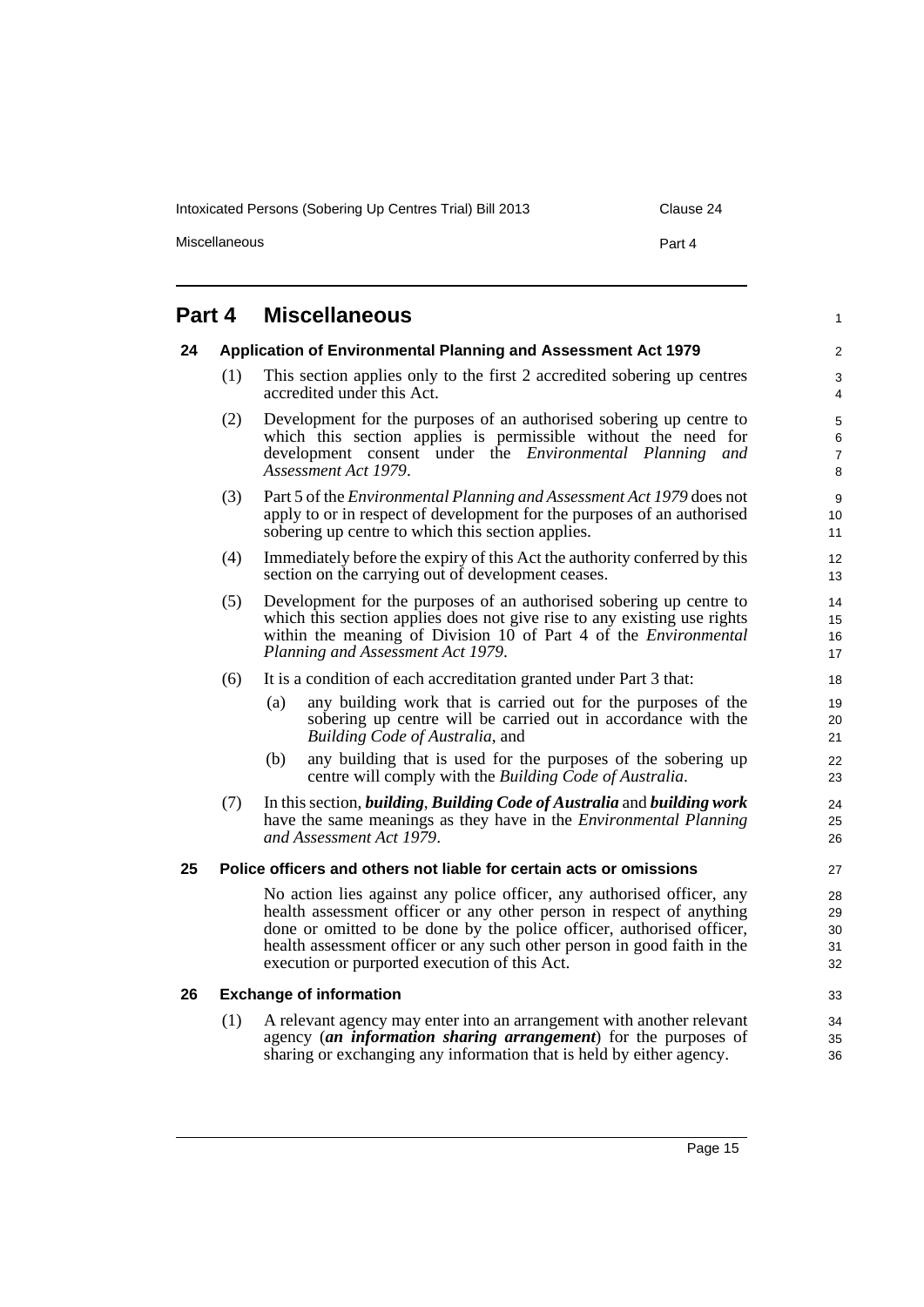Part 4 Miscellaneous

<span id="page-25-0"></span>

|    | (2)                                                         |     | The information to which an information sharing arrangement may<br>relate is limited to the following:                    | $\mathbf{1}$<br>2 |  |
|----|-------------------------------------------------------------|-----|---------------------------------------------------------------------------------------------------------------------------|-------------------|--|
|    |                                                             | (a) | health or personal information concerning an intoxicated person                                                           | 3                 |  |
|    |                                                             |     | who is being assessed for admission, or who has been admitted,                                                            | 4                 |  |
|    |                                                             |     | into an authorised sobering up centre, reasonably necessary for<br>the following:                                         | $\mathbf 5$<br>6  |  |
|    |                                                             |     | the exercise of functions under this Act (or under<br>(i)                                                                 | $\overline{7}$    |  |
|    |                                                             |     | regulations made for the purposes of this Act),                                                                           | 8                 |  |
|    |                                                             |     | the evaluation of the operation and effectiveness of<br>(ii)                                                              | 9                 |  |
|    |                                                             |     | authorised sobering up centres,                                                                                           | 10                |  |
|    |                                                             | (b) | any other information that may be prescribed by the regulations.                                                          | 11                |  |
|    | (3)                                                         |     | The Minister is not to recommend the making of a regulation under                                                         | 12                |  |
|    |                                                             |     | subsection $(2)$ (b) or $(5)$ (g) unless the Minister certifies that the Privacy                                          | 13                |  |
|    |                                                             |     | Commissioner has been consulted on the proposed regulation.                                                               | 14                |  |
|    | (4)                                                         |     | Under an information sharing arrangement, a relevant agency is, despite<br>any other Act or law of the State, authorised: | 15<br>16          |  |
|    |                                                             | (a) | to request, receive and use information that is held by another                                                           | 17                |  |
|    |                                                             |     | relevant agency that is party to the arrangement, and                                                                     | 18                |  |
|    |                                                             | (b) | to disclose that information to the other relevant agency.                                                                | 19                |  |
|    | (5)                                                         |     | In this section:                                                                                                          | 20                |  |
|    |                                                             |     | <i>relevant agency</i> means any of the following:                                                                        | 21                |  |
|    |                                                             | (a) | NSW Police Force,                                                                                                         | 22                |  |
|    |                                                             | (b) | any person accredited to operate a sobering up centre,                                                                    | 23                |  |
|    |                                                             | (c) | the Department of Family and Community Services,                                                                          | 24                |  |
|    |                                                             | (d) | the Ministry of Health,                                                                                                   | 25                |  |
|    |                                                             | (e) | a local health district or statutory health corporation (within the<br>meaning of the <i>Health Services Act 1997</i> ),  | 26<br>27          |  |
|    |                                                             | (f) | a person or body designated by the Director-General to evaluate                                                           | 28                |  |
|    |                                                             |     | the operation and effectiveness of authorised sobering up centres,                                                        | 29                |  |
|    |                                                             | (g) | any other person or body (or a person or body belonging to a                                                              | 30                |  |
|    |                                                             |     | class) that is prescribed by, or approved in accordance with, the<br>regulations.                                         | 31<br>32          |  |
| 27 |                                                             |     | <b>Relationship with other laws</b>                                                                                       | 33                |  |
|    |                                                             |     | Nothing in this Act limits a police officer from detaining an intoxicated                                                 | 34<br>35          |  |
|    | person under section 206 of the Law Enforcement (Powers and |     |                                                                                                                           |                   |  |
|    |                                                             |     | Responsibilities) Act 2002 and dealing with the person in accordance<br>with that Act.                                    | 36<br>37          |  |
|    |                                                             |     |                                                                                                                           |                   |  |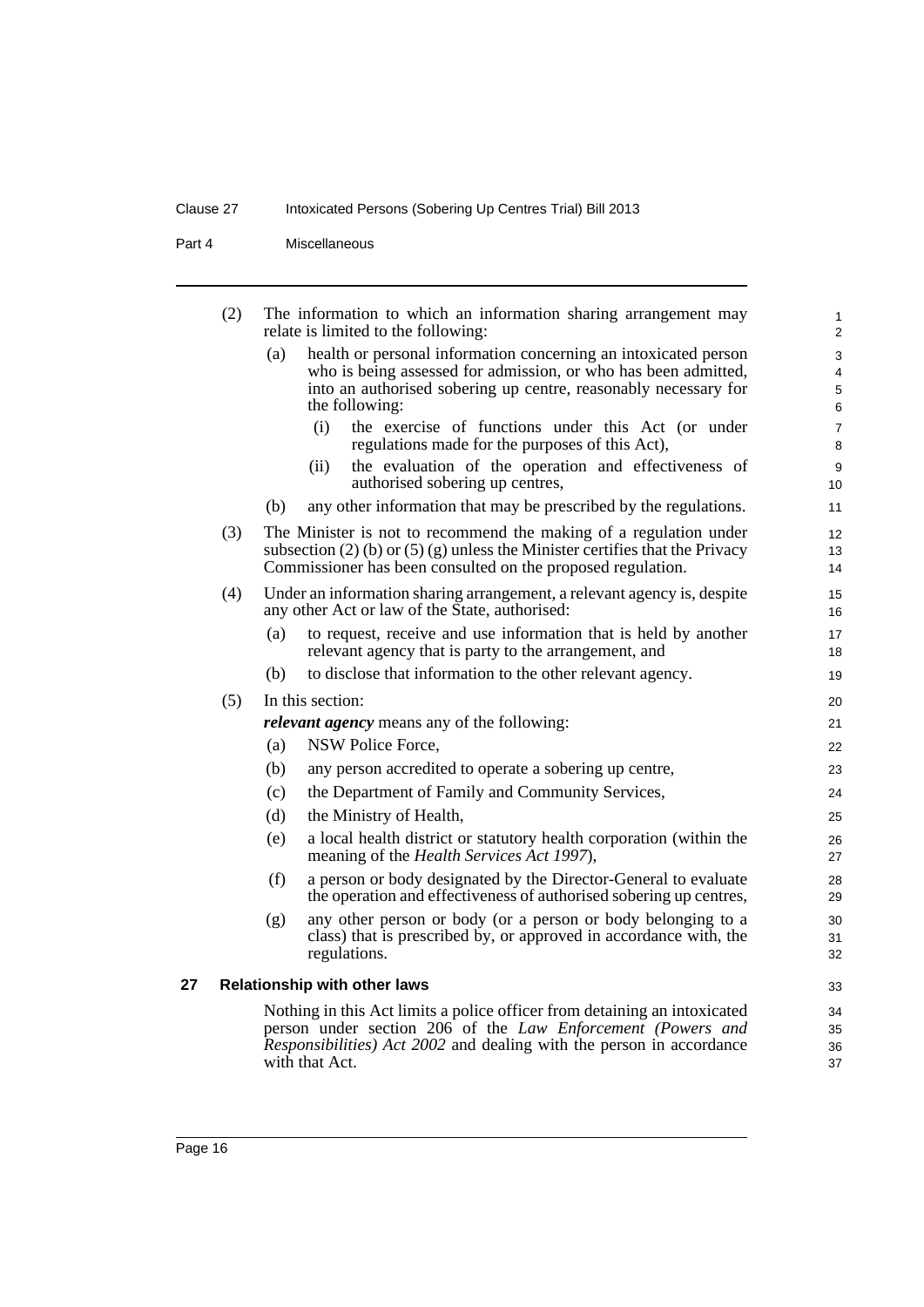| Intoxicated Persons (Sobering Up Centres Trial) Bill 2013 | Clause 28 |
|-----------------------------------------------------------|-----------|
| <b>Miscellaneous</b>                                      | Part 4    |

<span id="page-26-3"></span><span id="page-26-2"></span><span id="page-26-1"></span><span id="page-26-0"></span>

| 28 | <b>Regulations</b>                                                                                                                                                                                                                                                                 |                      |                                                                                                                                                         |                     |  |  |
|----|------------------------------------------------------------------------------------------------------------------------------------------------------------------------------------------------------------------------------------------------------------------------------------|----------------------|---------------------------------------------------------------------------------------------------------------------------------------------------------|---------------------|--|--|
|    | (1)<br>The Governor may make regulations, not inconsistent with this Act, for<br>or with respect to any matter that by this Act is required or permitted to<br>be prescribed or that is necessary or convenient to be prescribed for<br>carrying out or giving effect to this Act. |                      |                                                                                                                                                         |                     |  |  |
|    | (2)                                                                                                                                                                                                                                                                                |                      | Without limiting subsection $(1)$ , regulations may be made that deal with<br>the following:                                                            | 6<br>$\overline{7}$ |  |  |
|    |                                                                                                                                                                                                                                                                                    | (a)                  | the cost recovery charge,                                                                                                                               | 8                   |  |  |
|    |                                                                                                                                                                                                                                                                                    | (b)                  | conditions to be observed by persons being admitted to sobering<br>up centres, including but not limited to:                                            | 9<br>10             |  |  |
|    |                                                                                                                                                                                                                                                                                    |                      | (i)<br>requiring such persons to change clothes, and                                                                                                    | 11                  |  |  |
|    |                                                                                                                                                                                                                                                                                    |                      | permitting the person's belongings to be taken for<br>(ii)<br>safekeeping,                                                                              | 12<br>13            |  |  |
|    |                                                                                                                                                                                                                                                                                    | (c)                  | conditions of accreditation, including conditions relating to the<br>following:                                                                         | 14<br>15            |  |  |
|    |                                                                                                                                                                                                                                                                                    |                      | (i)<br>standards for sobering up centres, including the<br>elaboration of internal management protocols for centres,                                    | 16<br>17            |  |  |
|    |                                                                                                                                                                                                                                                                                    |                      | location of sobering up centres,<br>(ii)                                                                                                                | 18                  |  |  |
|    |                                                                                                                                                                                                                                                                                    |                      | functions of staff engaged at sobering up centres,<br>(iii)                                                                                             | 19                  |  |  |
|    |                                                                                                                                                                                                                                                                                    |                      | qualifications of staff engaged at sobering up centres,<br>(iv)                                                                                         | 20                  |  |  |
|    |                                                                                                                                                                                                                                                                                    | (d)                  | the public and community consultation processes to be<br>undertaken with respect to the operation of sobering up centres,                               | 21<br>22            |  |  |
|    |                                                                                                                                                                                                                                                                                    | (e)                  | applications to the Local Court for waivers or reductions in cost<br>recovery charges,                                                                  | 23<br>24            |  |  |
|    |                                                                                                                                                                                                                                                                                    | (f)                  | records to be made and kept for the purposes of this Act,<br>including inspection of any such records,                                                  | 25<br>26            |  |  |
|    |                                                                                                                                                                                                                                                                                    | (g)                  | the evaluation of the operation and effectiveness of authorised<br>sobering up centres.                                                                 | 27<br>28            |  |  |
| 29 | Nature of proceedings for offences                                                                                                                                                                                                                                                 |                      |                                                                                                                                                         |                     |  |  |
|    | Proceedings for an offence under this Act or the regulations may be<br>dealt with summarily before the Local Court.                                                                                                                                                                |                      |                                                                                                                                                         |                     |  |  |
| 30 | <b>Repeal of Act</b>                                                                                                                                                                                                                                                               |                      |                                                                                                                                                         |                     |  |  |
|    |                                                                                                                                                                                                                                                                                    |                      | This Act is repealed on 1 July 2014 or such later date as is prescribed by<br>the regulations.                                                          | 33<br>34            |  |  |
| 31 |                                                                                                                                                                                                                                                                                    | <b>Review of Act</b> |                                                                                                                                                         | 35                  |  |  |
|    | (1)                                                                                                                                                                                                                                                                                |                      | If the repeal of this Act is postponed by a regulation under section 30 to<br>a date after 1 July 2016, the Minister is to review this Act to determine | 36<br>37            |  |  |
|    |                                                                                                                                                                                                                                                                                    |                      |                                                                                                                                                         |                     |  |  |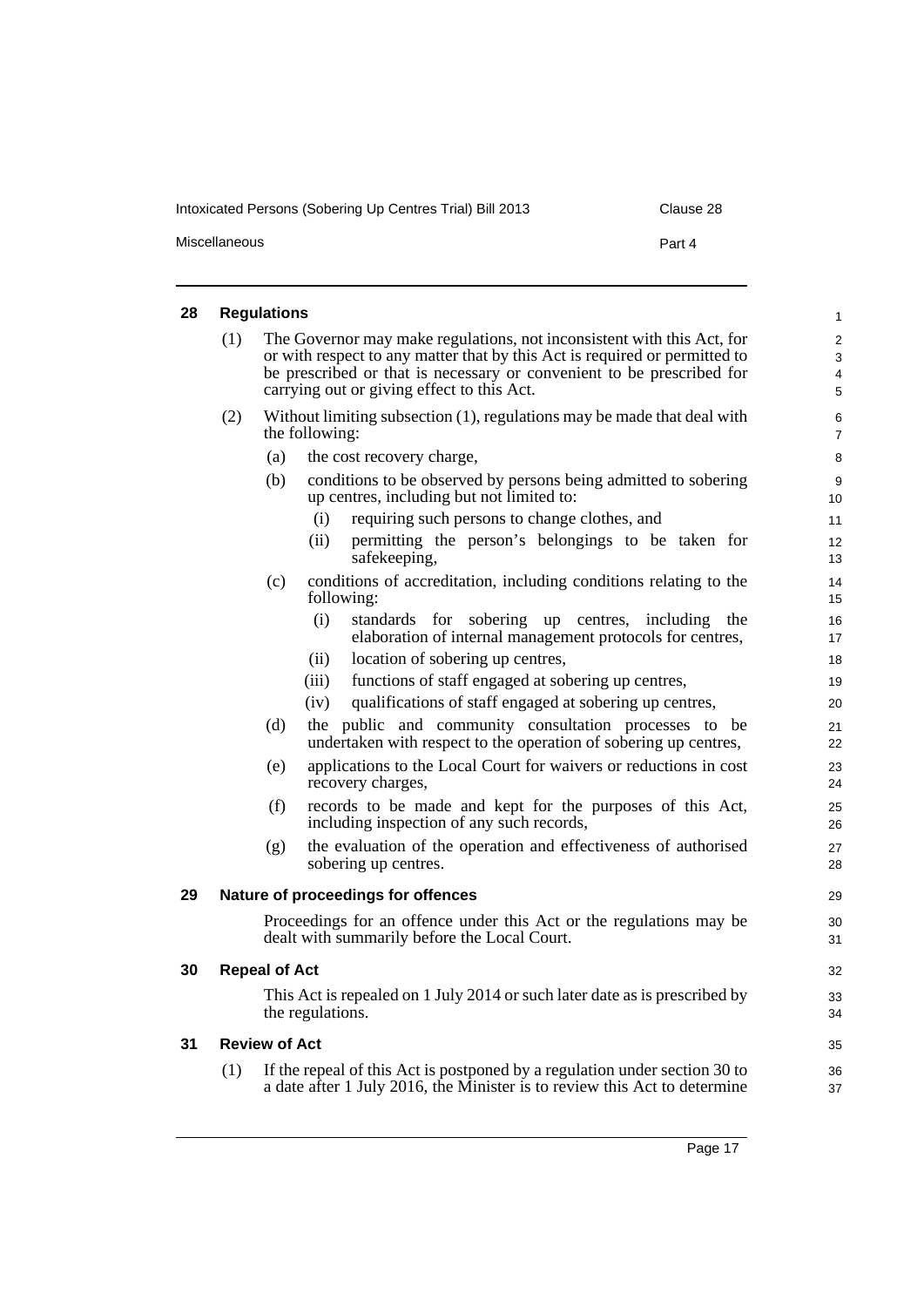Part 4 Miscellaneous

whether the policy objectives of the Act remain valid and whether the terms of the Act remain appropriate for securing those objectives.

- (2) The review is to be undertaken as soon as possible after 1 July 2016.
- (3) A report on the outcome of the review is to be tabled in each House of Parliament within 12 months after 1 July 2016.